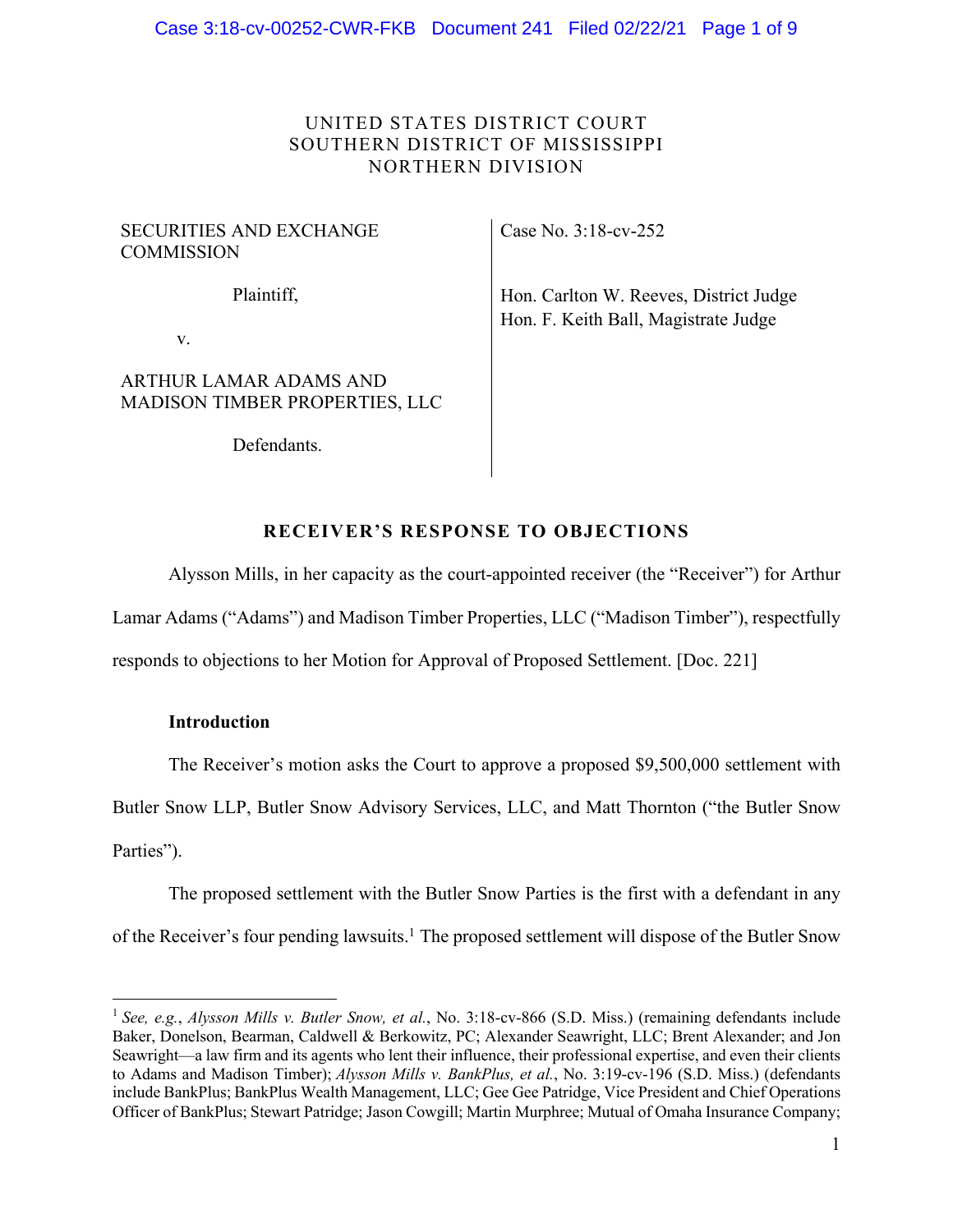Parties' appeal, allow for progress in other cases, and, most importantly, make possible a meaningful distribution to Madison Timber's victims.

The Receiver provided notice of the proposed settlement to interested parties, including Madison Timber's victims, and invited comments and objections. The Receiver received only positive feedback from persons who contacted her personally.

Interested parties who wished to file a formal objection had until February 18, 2021, to do so. Three formal objections were filed, and several parties joined them. The Receiver addresses each objection in turn.

## **Objection No. 1**

Filed by Baker Donelson [Doc. 230] Joined by Alexander Seawright LLC and Brent Alexander [Doc. 231] Joined by Jon Seawright [Doc. 232] Joined by BankPlus [Doc. 233] Joined by Mutual of Omaha [Doc. 235] Joined by RiverHills Bank [Doc. 237]

Baker Donelson is Butler Snow's co-defendant in the case styled *Alysson Mills vs. Butler Snow, et al.*, No. 3:18-cv-00866 (S.D. Miss.). Baker Donelson acknowledges that it is differently situated than Butler Snow and that, obviously, it is not a party to the proposed settlement. Baker Donelson "conditionally" objects to the Receiver's proposed settlement with Butler Snow on the premise that the Receiver lacks standing to sue.

and Mutual of Omaha Investor Services, Inc.—financial institutions and their agents who lent their influence, their professional services, and even their customers to Madison Timber, establishing for it a de facto DeSoto County headquarters); *Alysson Mills v. The UPS Store, Inc., et al.*, No. 3:19-cv-364 (S.D. Miss.) (defendants include The UPS Store, Inc.; Herring Ventures, LLC d/b/a The UPS Store; Austin Elsen; Tammie Elsen; Courtney Herring; Diane Lofton; Chandler Westover; Rawlings & MacInnis, PA; Tammy Vinson; and Jeannie Chisholm—the notaries and their employers on whom Adams principally relied to notarize fake timber deeds); *Alysson Mills v. Trustmark Nat'l Bank, et al.*, No. 3:19-cv-941 (S.D. Miss.) (defendants include Trustmark National Bank, Bennie Butts, Jud Watkins, Southern Bancorp Bank, and RiverHills Bank—financial institutions and professionals who provided banking services that enabled and sustained the Madison Timber Ponzi scheme).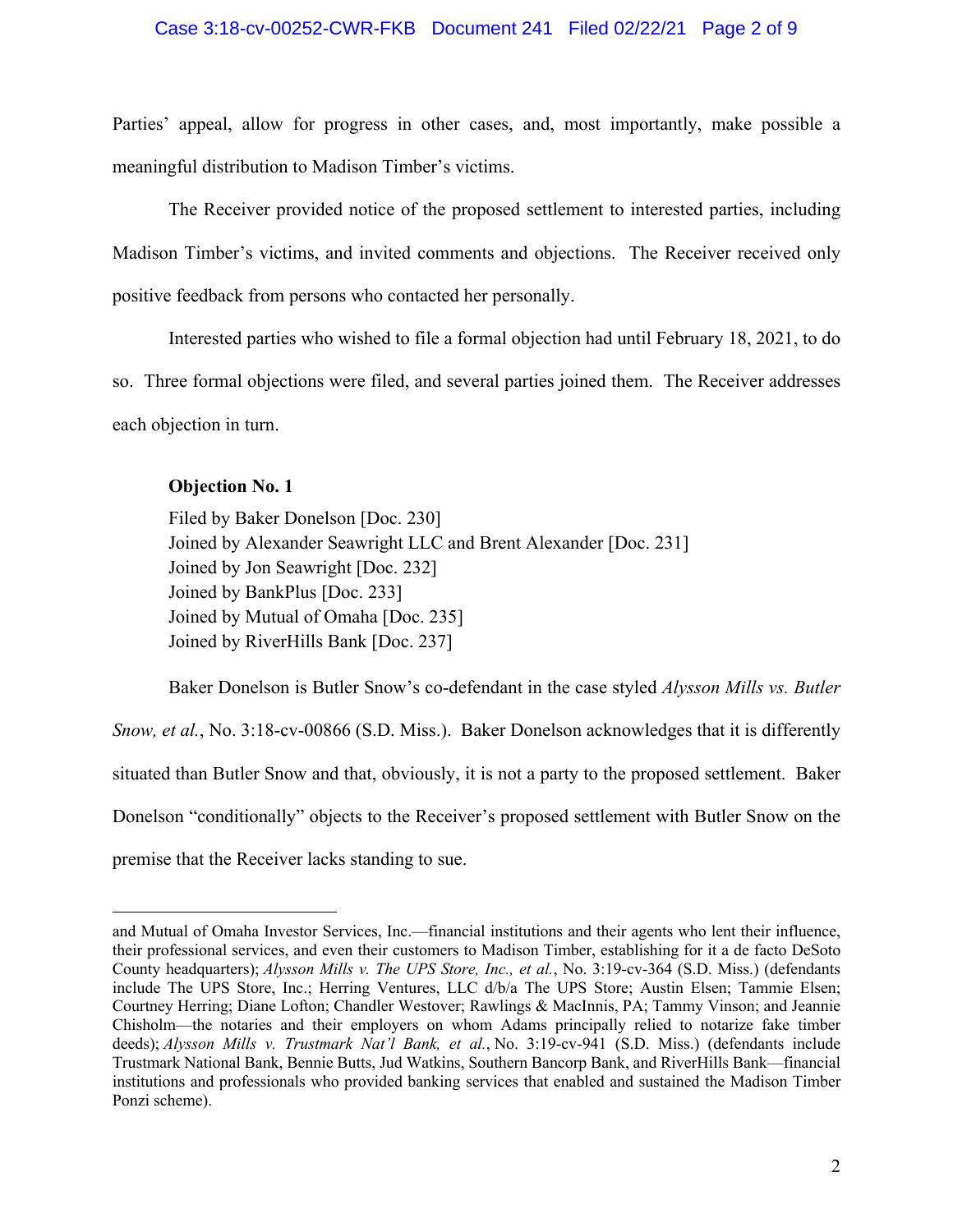### Case 3:18-cv-00252-CWR-FKB Document 241 Filed 02/22/21 Page 3 of 9

Baker Donelson uses its objection as an opportunity to re-urge its argument that, under the Fifth Circuit's opinion in *DeJoria*, the Receiver has no standing to assert her claims.<sup>2</sup> Whatever the merits of Baker Donelson's reliance on *DeJoria* when it first made its argument back in 2019, subsequent opinions of the Fifth Circuit conclusively undercut it.

The Receiver does not accept Baker Donelson's invitation to relitigate the issue again here. The Receiver has briefed the issue no less than a half dozen times, most recently on Monday of last week in her opposition to motions to dismiss filed in the case styled *Alysson Mills vs. BankPlus, et al.*, No. 3:19-cv-00196 (S.D. Miss.). For economy, the Receiver attaches the relevant section of that brief here and incorporates it by reference.<sup>3</sup> Suffice it to say, Baker Donelson omits from its objection those opinions of the Fifth Circuit that undermine its position. In fact, just recently, Judge Southwick, writing for a Fifth Circuit panel in *Rotstain v. Mendez*, 2021 WL 359989, — F.3d — (5th Cir. Feb. 3, 2021), applied the same precedent and logic that the Receiver has advocated all along. His opinion in *Rotstain* is absolutely clear that the Receiver here, just like the Stanford receiver in each of the *Lloyds*, *Zacarias*, and *Rotstain* cases, has standing to sue third parties such as Butler Snow and Baker Donelson to recover money for defrauded investors.

There is, however, no need to go back-and-forth about the standing issue in the context of this proposed settlement because the Receiver and the Butler Snow Parties agree to amend Paragraph 13 of the proposed Order Approving Settlement as follows:

13. Nothing in this Order Approving Settlement or the Settlement Agreement and no aspect of the Settlement Agreement or negotiation thereof is or shall be construed to be an admission, concession, or any finding of the Court, of any violation of any statute or law, of any fault, liability, or of any infirmity in the claims

<sup>2</sup> Baker Donelson also now cites an opinion of the Eleventh Circuit, *Isaiah v. JPMorgan Chase Bank*, 960 F.3d 1296 (11th Cir. 2020). That case is distinguishable for many reasons, not the least of which is it was decided under *Florida* law.

<sup>3</sup> See Exhibit A, excerpt from Doc. 99-1, Opposition to Motions to Dismiss, *Alysson Mills vs. BankPlus, et al.*, No. 3:19-cv-00196 (S.D. Miss.).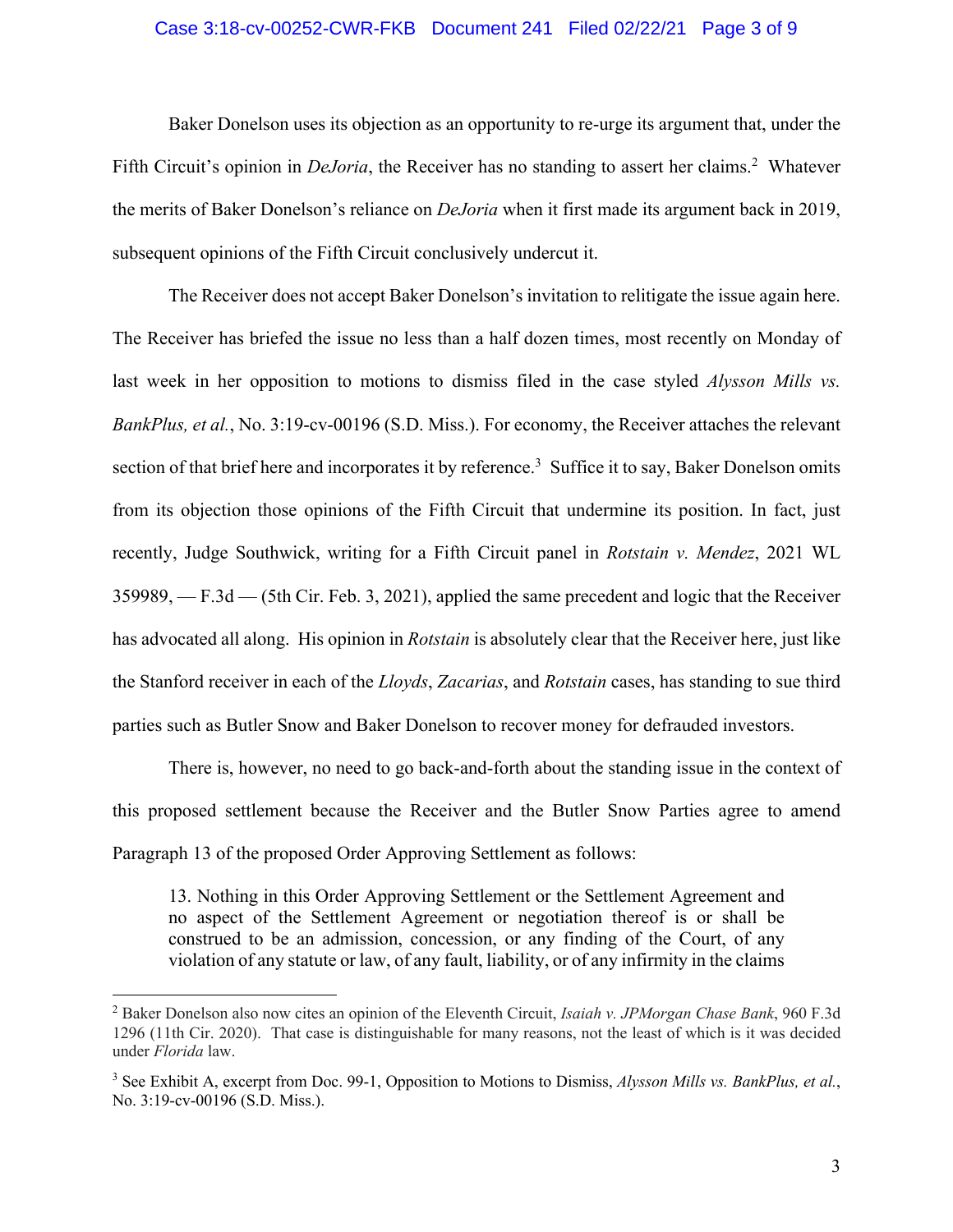or defenses of any party in any proceeding involving the Receiver or the Butler Snow Parties. **For the avoidance of doubt, nothing in this Order Approving Settlement or the Settlement Agreement shall impair or affect the right of any person to assert that the Receiver lacks standing to assert certain types of claims in any other action brought by the Receiver related to the Madison Timber Ponzi scheme; however, this clarification does not affect the scope, effect, or construction of the bar order set forth herein.**

This amending language materially addresses Baker Donelson's concerns, closely tracks

amending language proposed by Baker Donelson itself, and moots Baker Donelson's objection.

### **Objection No. 2**

Filed by BankPlus [Doc. 233] Joined by Mutual of Omaha [Doc. 235] Joined by RiverHills Bank [Doc. 237]

BankPlus is a defendant in the case styled *Alysson Mills vs. BankPlus, et al.*, No. 3:19-cv-

00196 (S.D. Miss.). BankPlus also acknowledges that it is differently situated than Butler Snow and that, obviously, it is not a party to the proposed settlement. BankPlus says it objects "out of an abundance of caution" to a handful of provisions.

BankPlus objects to the confidentiality of the proposed settlement's "Notice Parties" to the extent it would prevent a party such as BankPlus from inquiring into the identity of assignors in the course of discovery in related cases. Respectfully, the Receiver does not understand how BankPlus could read things that way. The Receiver has consistently protected victims' identities from public disclosure and will continue to do so<sup>4</sup>—nevertheless she has cooperated with other

<sup>&</sup>lt;sup>4</sup> The Receiver consulted with counsel for other federal equity receivers and the consensus is how a receiver handles victims' identities necessarily depends on the case. In similar cases, *e.g.*, Doc. 75, *Securities and Exchange Commission v. Joseph F. Forte, et al.*, No. 09-63 (E.D. Penn.), receivers have identified investor victims by numbers. The protective order in the Forte receivership applied in all pending receivership cases and any future ancillary actions brought by the receiver. *See, e.g.*, Doc. 13, *Marion A. Hecht v. Investor #1102 and Investor #1119*, No. 10-1377 (E.D. Penn.).

As an aside, the U.S. Attorney's Office is also protective of victims' identities and ought to be provided notice and opportunity to be heard before any decision on public disclosure is made.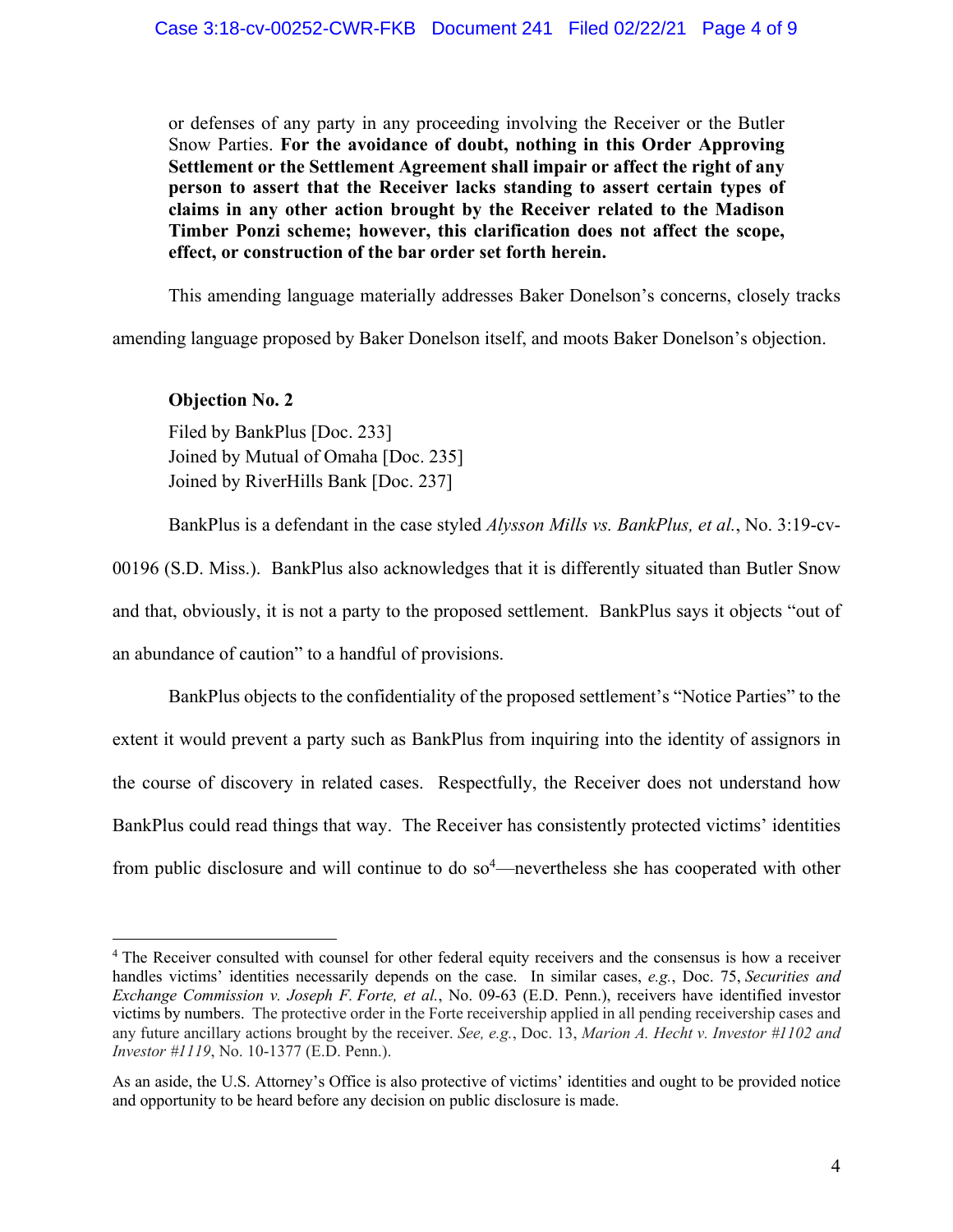defendants on such matters in the course of ordinary discovery, subject to a protective order. But if it moots BankPlus's objection, the Receiver and the Butler Snow Parties agree to amend Paragraph 5 of the proposed Order Approving Settlement to include:

## **The Settlement Agreement's confidential treatment of the Notice Parties shall not constitute a basis for any objection to discovery in any related case regarding the identity of the Receivers' assignors or the terms of those assignments.**

BankPlus separately objects to the proposed settlement's bar order. To be clear, BankPlus "does not object to the concept of a settlement bar"—given its benefit to a defendant, one should hope not—but BankPlus wants a credit for Butler Snow's settlement and so asks that the parties and the Court incorporate into Butler Snow's bar order "the methodology used in the Private Securities Litigation Reform Act." The Receiver and Butler Snow do not agree to incorporate any future "PSLRA methodology" into the proposed settlement. The PSLRA only applies to federal Section 10(b) and Rule 10b-5 securities fraud actions; there is no reason to complicate this settlement with a reference to an inapplicable federal statute. The Receiver's claims arise under Mississippi law; if BankPlus later wants a credit, it can look for a basis there. It is premature to calculate settlement credits here, before any case is tried and a judgment is entered that might raise the issue.

For good measure, the Receiver has reviewed bar orders in settlement agreements between the Stanford receiver and third parties that were approved by the Stanford district court and, in some instances, affirmed by the Fifth Circuit. The Receiver has yet to find one that incorporates the PSLRA. The Receiver and Butler Snow do not agree to the amendment BankPlus proposes.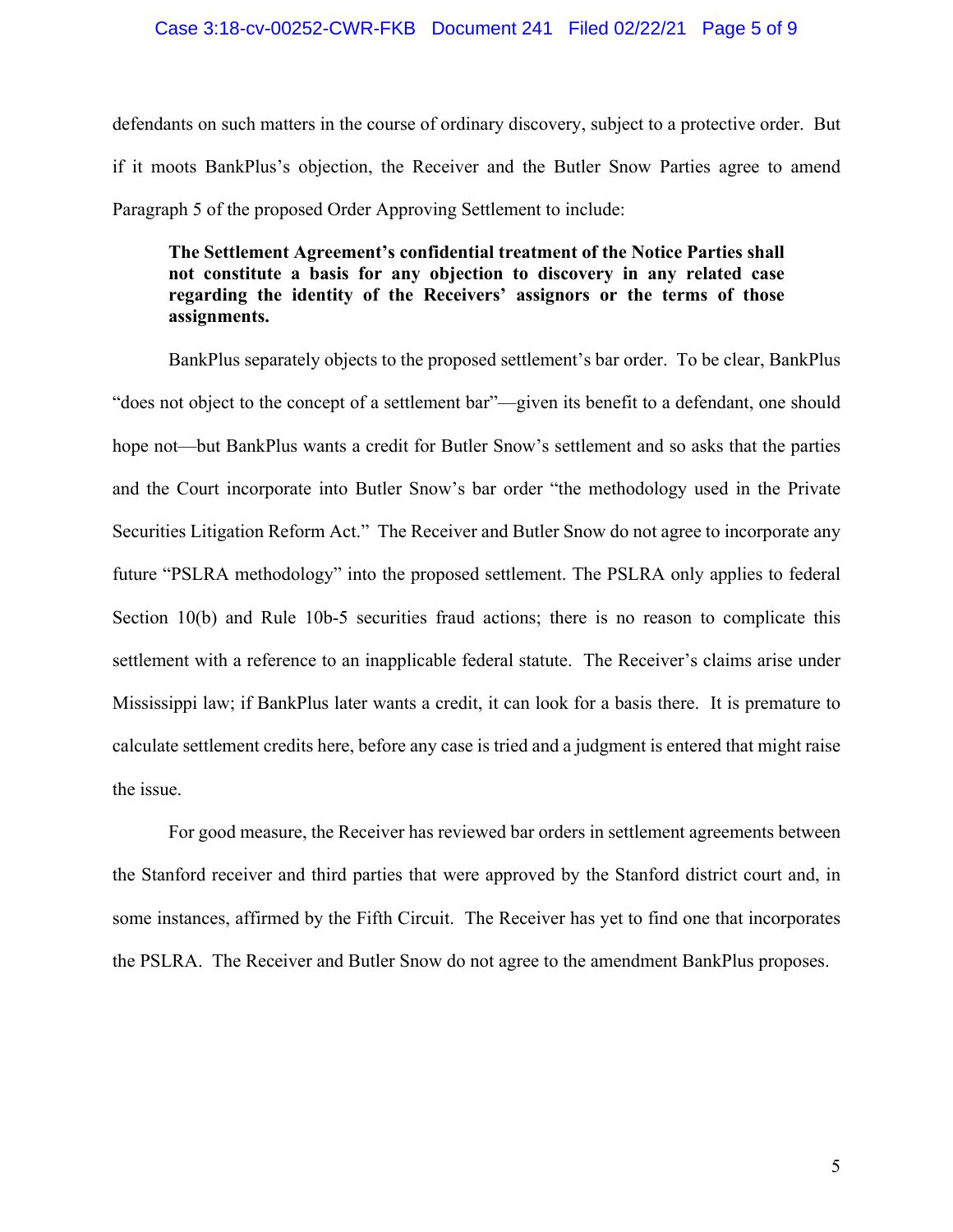### **Objection No. 3**

Filed by John Hawkins on behalf of his clients [Doc. 238]

John Hawkins, on behalf of his clients,<sup>5</sup> objects to the Receiver's proposed settlement with Butler Snow because it includes a bar order. After the Receiver filed her complaint against Butler Snow, Mr. Hawkins, on behalf of his clients, filed a complaint in state court that alleges claims for emotional distress. Mr. Hawkins indicates that he will "add the Butler Snow Parties . . . as party defendants" in that lawsuit once this Court's stay is lifted. [Doc. 238 at ¶ 11] The proposed settlement's bar order would bar any person from asserting a claim against Butler Snow arising out of the Madison Timber Ponzi scheme, including the claim which Mr. Hawkins proposes to bring once the stay is lifted.

The Receiver knows Mr. Hawkins's clients well and is sensitive to their interests. They are victims of the Madison Timber Ponzi scheme and, as much as any other victim, beneficiaries of the Receivership Estate.

The Receiver did not agree to a bar order as a condition of the proposed settlement because she wanted to restrict Mr. Hawkins's client's claims. She agreed to a bar order because it allowed her to negotiate as a big a settlement as she could, for the benefit of all victims, including Mr. Hawkins's clients. Bar orders give a defendant such as Butler Snow an incentive to settle with a receiver, and courts frequently enter bar orders in cases such as this.

*Zacarias v. Stanford Int'l Bank, Ltd.* (*Zacarias*), 945 F.3d 883 (5th Cir. 2019), is instructive. The bar order in *Zacarias*, like the bar order here, was a condition of the Stanford

<sup>5</sup> The Receiver characterizes the objection as John Hawkins's objection because he appears to have named all of his clients in the objection, but certain of those clients contacted the Receiver directly to express their support of the proposed settlement. To be clear, the Receiver did not seek out Mr. Hawkins's clients' support, but, the Receiver answers her phone herself, and she returns calls. The Receiver is especially attentive to elderly investors, of which there are many, including Mr. Hawkins's clients.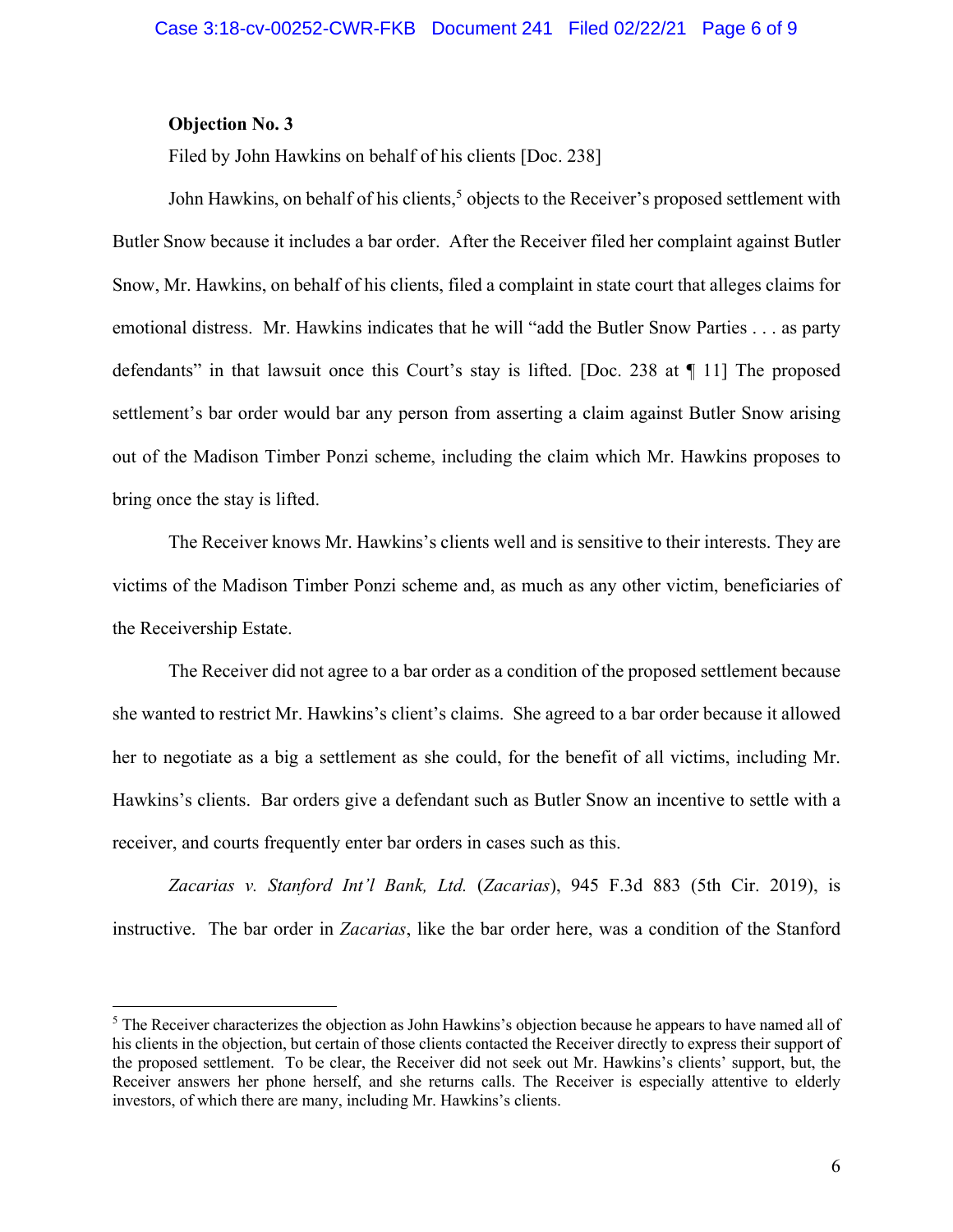#### Case 3:18-cv-00252-CWR-FKB Document 241 Filed 02/22/21 Page 7 of 9

receiver's settlement with a defendant. The bar order extinguished claims that certain investors separately had filed against the same defendant. The district court entered the bar order over those investors' objections, and the Fifth Circuit affirmed. *Id. See also Securities and Exchange Commission v. Stanford International Bank, Ltd.* (*Lloyds*), 927 F.3d 830, 843 (5th Cir. 2019) (affirming bar order as condition of Stanford receiver's settlement to the extent it barred objecting investors' claims).

Without disparaging Mr. Hawkins's clients' claims for emotional distress, unlike even the objecting investors in *Zacarias*, Mr. Hawkins's clients did not appear to have a personal connection with the defendants. Neither the Butler Snow Parties nor Michael Billings, who had a relationship with Butler Snow Advisory Services, LLC, introduced Mr. Hawkins's clients to Madison Timber.

In any event, the Fifth Circuit has made clear that while investors in a Ponzi scheme may have "hypothetical claims they could independently bring but for the receivership," a receivership exists "precisely to gather such interests in the service of equity and aggregate recovery." *Id.* at 899. Indeed, it is only through a receivership that a recovery can be equitably distributed:

Without a receiver, investors encounter a collective-action problem: each has the incentive to bring its own claims against the entity, hoping for full recovery; but if all investors take this course of action, latecomers will be left empty-handed. A disorderly race to the courthouse ensues, resulting in inefficiency as assets are dissipated in piecemeal and duplicative litigation. The results are also potentially iniquitous, with vastly divergent results for similarly situated investors.

\*\*\*

The receiver, standing in the shoes of the injured corporations, is entitled to pursue the corporation's claims "for the benefit not of [the wrongdoers] but of innocent investors." The receiver is therefore allowed to curb investors' individual advantage-seeking in order to reach settlements for the aggregate benefit of investors under the court's supervision. *As directed by the court, a receiver may systematically use ancillary litigation against third-party defendants to gather the*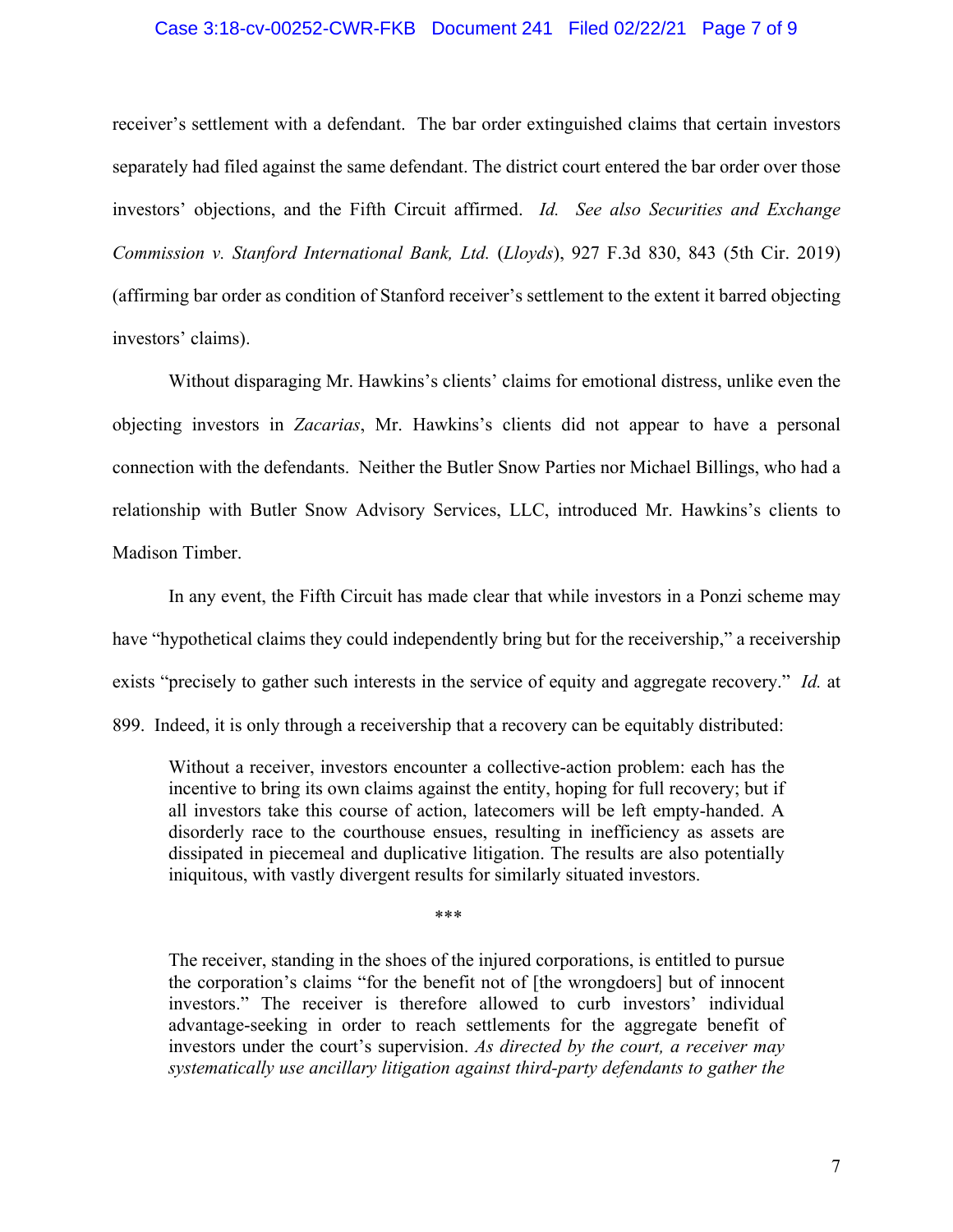### Case 3:18-cv-00252-CWR-FKB Document 241 Filed 02/22/21 Page 8 of 9

*entity's assets*. Once gathered, these assets are distributed through a courtsupervised administrative process.

*Id.* at 896–97 (emphasis added).

The Receivership Estate exists to represent the interests of at least 184 investors in Madison Timber (217, if you also count investors in the Alexander Seawright Timber Fund). The Receiver submits that the proposed settlement with Butler Snow is, at this moment, the best opportunity to make a meaningful distribution, equitably among all investors. A bar order is a necessary condition of securing the settlement and, if it is approved here, might encourage other defendants to settle—particularly as it will allow those lawsuits to move again.<sup>6</sup>

## **Conclusion**

For the reasons stated here in the Receiver's Motion for Approval of Proposed Settlement [Doc. 221], the Receiver submits that the proposed settlement is in the Receivership Estate's best interests and should be approved.

<sup>&</sup>lt;sup>6</sup> Mr. Hawkins observes that the Receiver has recovered approximately \$21.3 million but then says "it appears" nearly certain that far less than half of the amounts scammed from investors will ultimately be recovered." If the target number is \$85 million, the Receiver's recovery thus far is not insubstantial and Butler Snow's \$9,500,000 contribution is a good sign, given that there remain four big lawsuits, each with several defendants. But without a bar order, there is no settlement with Butler Snow and likely no settlement with any other similarly situated defendant.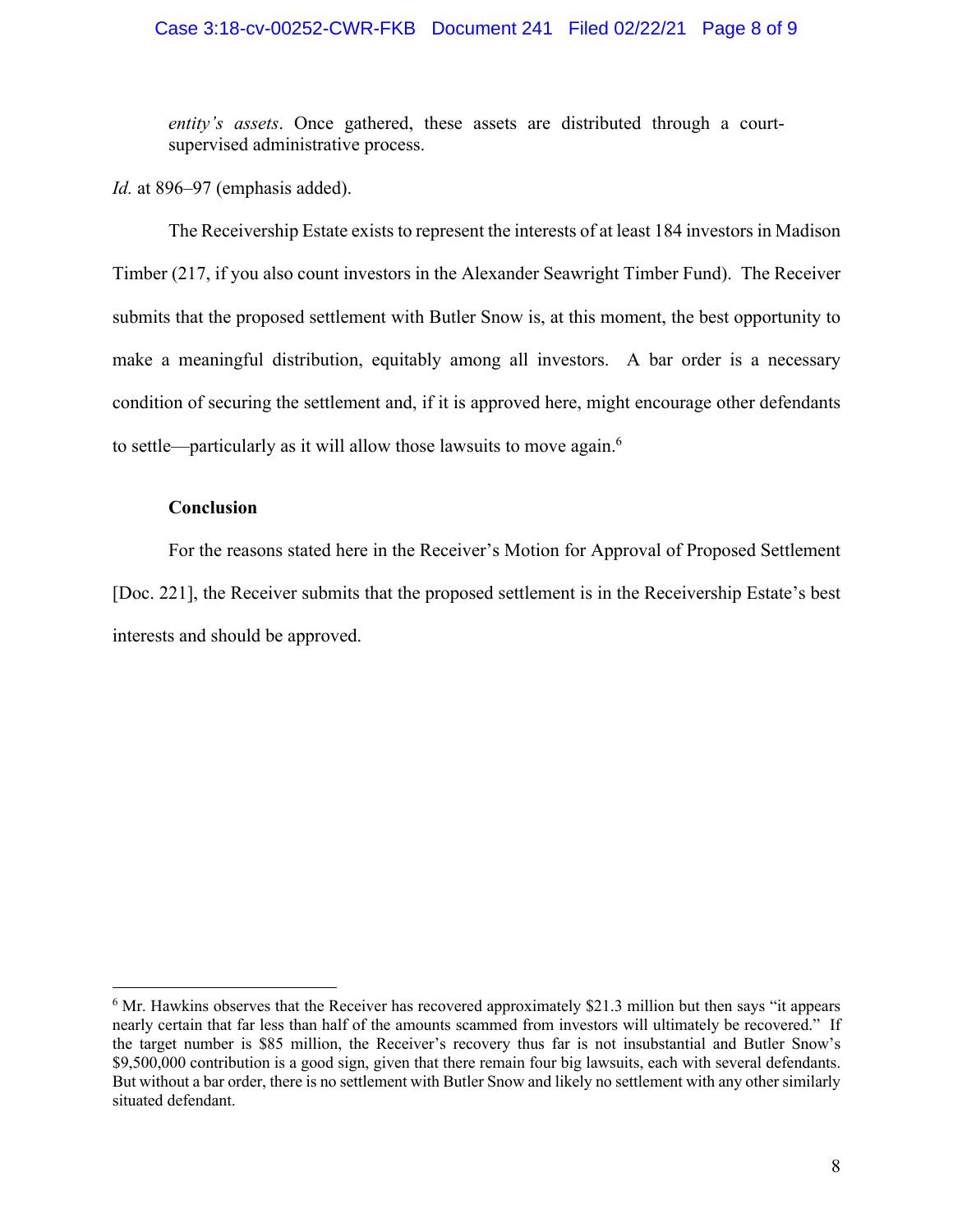February 22, 2021

Respectfully submitted,

*/s/ Lilli Evans Bass*

BROWN BASS & JETER, PLLC Lilli Evans Bass, Miss. Bar No. 102896 1755 Lelia Drive, Suite 400 Jackson, Mississippi 39216 Tel: 601-487-8448 Fax: 601-510-9934 bass@bbjlawyers.com

*/s/ Kristen Amond*

FISHMAN HAYGOOD, LLP *Admitted pro hac vice*  Brent B. Barriere, *Primary Counsel* 201 St. Charles Avenue, Suite 4600 New Orleans, Louisiana 70170 Tel: 504-586-5253 Fax: 504-586-5250 bbarriere@fishmanhaygood.com

MILLS & AMOND LLP *Admitted pro hac vice* Kristen D. Amond 650 Poydras Street, Suite 1525 New Orleans, Louisiana 70130 Tel: 504-383-0332 Fax: 504-733-7958 kamond@millsamond.com *Receiver's counsel*

# **CERTIFICATE OF SERVICE**

I certify that I electronically filed the foregoing with the Clerk of Court using the ECF

system which sent notification of filing to all counsel of record.

February 22, 2021 */s/ Kristen Amond*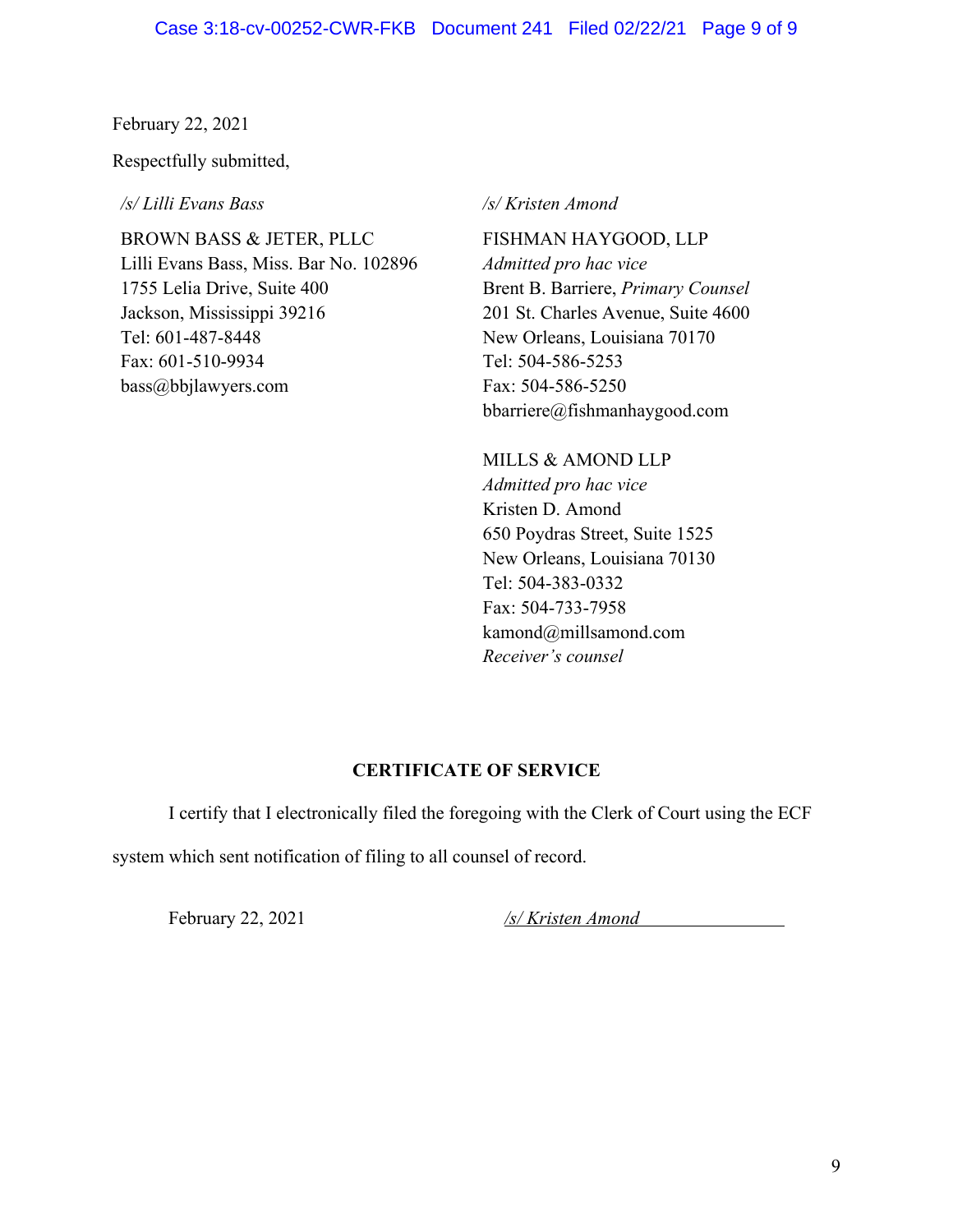371 U.S. 178, 182 (1962)) ("Not surprisingly, denying leave to amend, absent articulable reason, is 'not an exercise of discretion' but rather 'abuse of . . . discretion.'").

## **I. The Receiver has standing.**

The Receiver first addresses a threshold matter: her standing to sue.

Every defendant in all of the Receiver's four pending lawsuits has challenged the Receiver's standing to sue. The defendants' arguments are largely the same and piggyback an argument first made by defendant Baker Donelson in 2019: that applying *Latitude Sols., Inc. v. DeJoria* (*DeJoria*), 922 F.3d 690 (5th Cir. 2019), a then-recent opinion of the Fifth Circuit, the Receiver lacks standing to sue third parties to recover money for defrauded investors.<sup>19</sup>

Since Baker Donelson first made the argument, the Receiver has addressed it at least a half dozen times as each subsequent defendant has raised it. The Receiver has shown, over and over, most recently in her response to defendant UPS's second motion to dismiss, <sup>20</sup> both that defendants' reliance on *DeJoria* is misplaced and that two subsequent opinions of the Fifth Circuit, both arising in the Stanford receivership, *Securities and Exchange Commission v. Stanford International Bank, Ltd.* (*Lloyds*), 927 F.3d 830 (5th Cir. 2019), and *Zacarias v. Stanford Int'l Bank, Ltd.* (*Zacarias*), 945 F.3d 883, 896–97 (5th Cir. 2019), confirm the Receiver's standing.

This Court has not yet addressed the matter, which has hung like an existential cloud over the Receiver's pending lawsuits. The Court's caution was not unwise, given the issue was raised by defendant Butler Snow in its appeal and might have been resolved by the Fifth Circuit, had Butler Snow not elected to settle.

<sup>19</sup> Doc. 45, *Alysson Mills vs. Butler Snow, et al.*, No. 3:18-cv-00866 (S.D. Miss.).

<sup>20</sup> Doc. 147, *Alysson Mills vs. The UPS Store, Inc., et al.*, No. 3:19-cv-00364 (S.D. Miss.).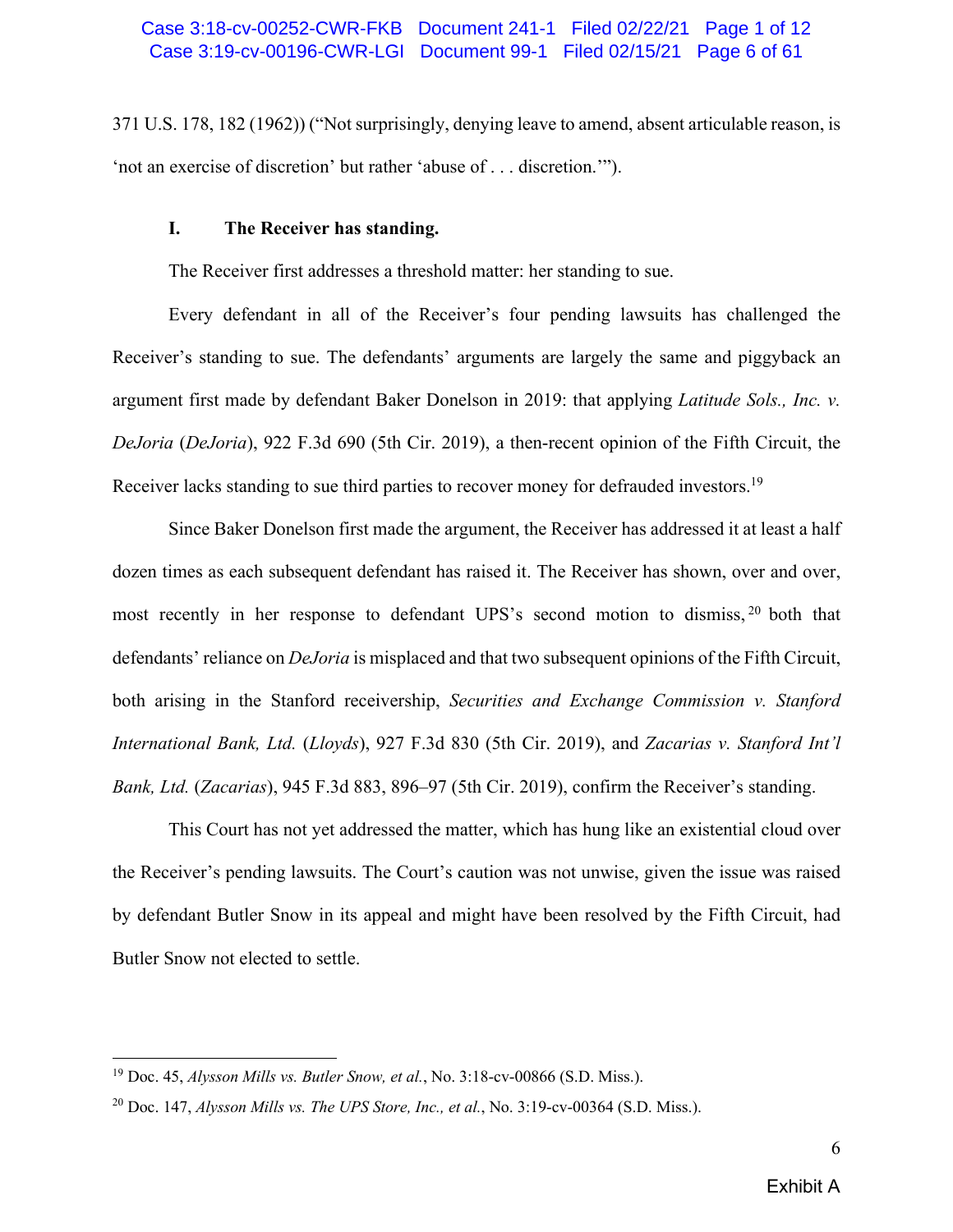#### Case33189evv002596COVFRFLKB Document 949111 Ffiled022132221 FRage 72001612

The Receiver is pleased to nevertheless advise the Court that the Fifth Circuit indeed has resolved the issue in a new opinion in another appeal, also arising in the Stanford receivership: *Rotstain v. Mendez* (*Rotstain*), 2021 WL 359989, --- F.3d ---- (5th Cir. Feb. 3, 2021). In that new opinion, Judge Southwick, writing for the panel, $^{21}$  applies the same precedent and logic that the Receiver has advocated all along. *Rotstain* is absolutely clear that the Receiver here, just like the Stanford receiver in each of the *Lloyds*, *Zacarias*, and *Rotstain* cases, has standing to sue third parties such as defendants to recover money for defrauded investors.

For completeness, the Receiver addresses *DeJoria*, *Lloyds*, *Zacarias*, and *Rotstain* each in turn.

### *DeJoria*

Defendants<sup>22</sup> contend that, under *DeJoria*, bankruptcy trustees and equity receivers alike lack standing to sue third parties to recover money for defrauded investors. But *DeJoria* was not a Ponzi scheme case. In *DeJoria* the court held only that a bankruptcy trustee lacked standing to pursue a discrete claim that belonged to a single distinct creditor.

The company in *DeJoria*, LSI, was a publicly traded company that developed patented technology for the treatment of wastewater for the oil and gas industry. *DeJoria*, 922 F.3d at 693. LSI contracted with Jabil, a manufacturer, to provide equipment to LSI. *Id.* at 696. Jabil delivered the equipment to LSI, but LSI never paid Jabil's invoice. *Id.* After LSI filed for bankruptcy, the bankruptcy trustee leased and eventually sold the equipment. *Id.* Jabil filed a claim for \$9.55 million in LSI's bankruptcy proceedings. *Id.* at 694.

 $21$  Incidentally, the panel in Butler Snow's appeal also included Judge Southwick.

<sup>22</sup> See Jason Cowgill's argument at Doc. 81 at 6 (citing *DeJoria*), Gee Gee Patridge's argument at Doc. 91 at 19 (citing *DeJoria*), and Mutual of Omaha's argument at Doc. 93 at 5 (citing *DeJoria*).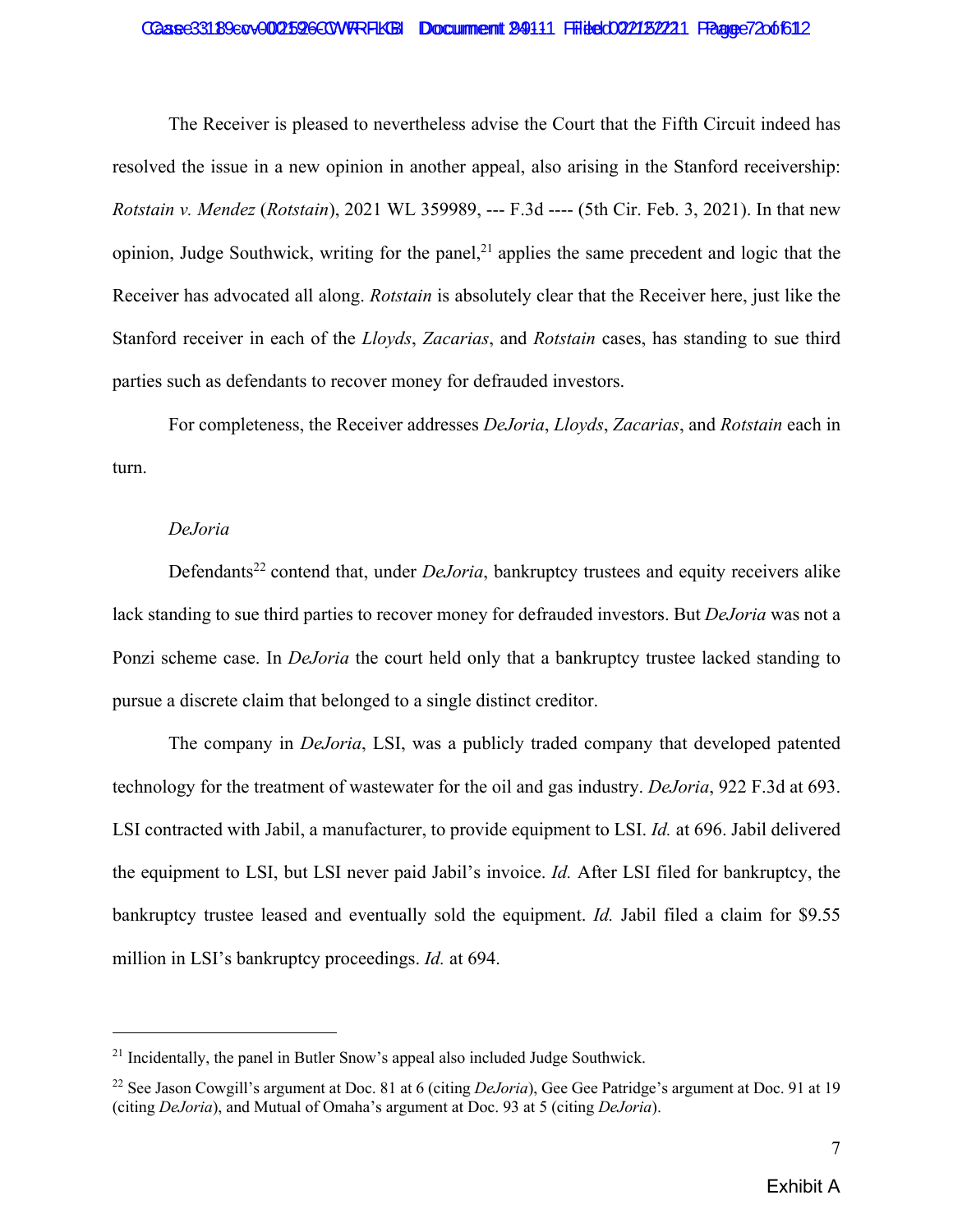#### Case33189evv002526COVFRFLKB Document 24111 Ffiled022132221 FRage83001612

The bankruptcy trustee tried to recoup Jabil's loss by suing LSI's officers, who she alleged improperly entered the contract with Jabil. *Id.* at 695. At trial, the trustee argued Jabil specifically had been misled. *Id.* She told the jury to "forget about the other hundred and something creditors . . . focus on Jabil"—"the fraud, the improper conduct, was entering into the Jabil contract." *Id.* The jury found for the trustee. *Id.*

The Fifth Circuit<sup>23</sup> vacated the jury's verdict, holding the trustee was not entitled to damages for an injury that Jabil alone suffered. *Id.* at 696. The court observed that LSI itself was not injured by the contract with Jabil: LSI received the equipment without paying for it and even benefited from it by leasing and eventually selling it. *Id.* The court expressly did not hold the trustee could never recover damages arising from the defendants' breaches of fiduciary duty—it held instead only that, under the circumstances, the trustee was not entitled to damages that belonged solely to a single distinct creditor. *Id.* at 697 n.6 ("**We need not address and therefore do not hold that there could not possibly be an Article III injury in fact stemming from Cohen and DeJoria's breaches of fiduciary duty.** Instead, we hold there is no Article III injury stemming from the claims Ebert asserted and Damage Element No. 1 of the jury instruction." (emphasis added)).

Context is important. The trustee in *DeJoria* narrowed her case at trial **to a single contract that injured a single creditor**. Although she tried to paint LSI as a fraud from its inception, the court observed both that LSI was a publicly traded company that developed patented technology, *id.* at 693, and that the trustee herself had attempted to find investors to keep LSI operating, *id.* at

<sup>23</sup> The *DeJoria* panel also included Judge Southwick.

For economy, the Receiver does not address *Reneker v. Offill*, No. 3:08-cv-1394, 2009 WL 804134 (N.D. Tex. Mar. 26, 2009), an unpublished opinion on which Mutual of Omaha relies. The Receiver addressed that unpublished opinion and the Fifth Circuit's mention of it in prior briefing, most recently in her opposition to motions to dismiss filed by Trustmark National Bank, RiverHills Bank, and Southern Bancorp Bank. *See* Doc. 48 at 8, *Alysson Mills v. Trustmark Nat'l Bank, et al.*, No. 3:19-cv-941 (S.D. Miss.).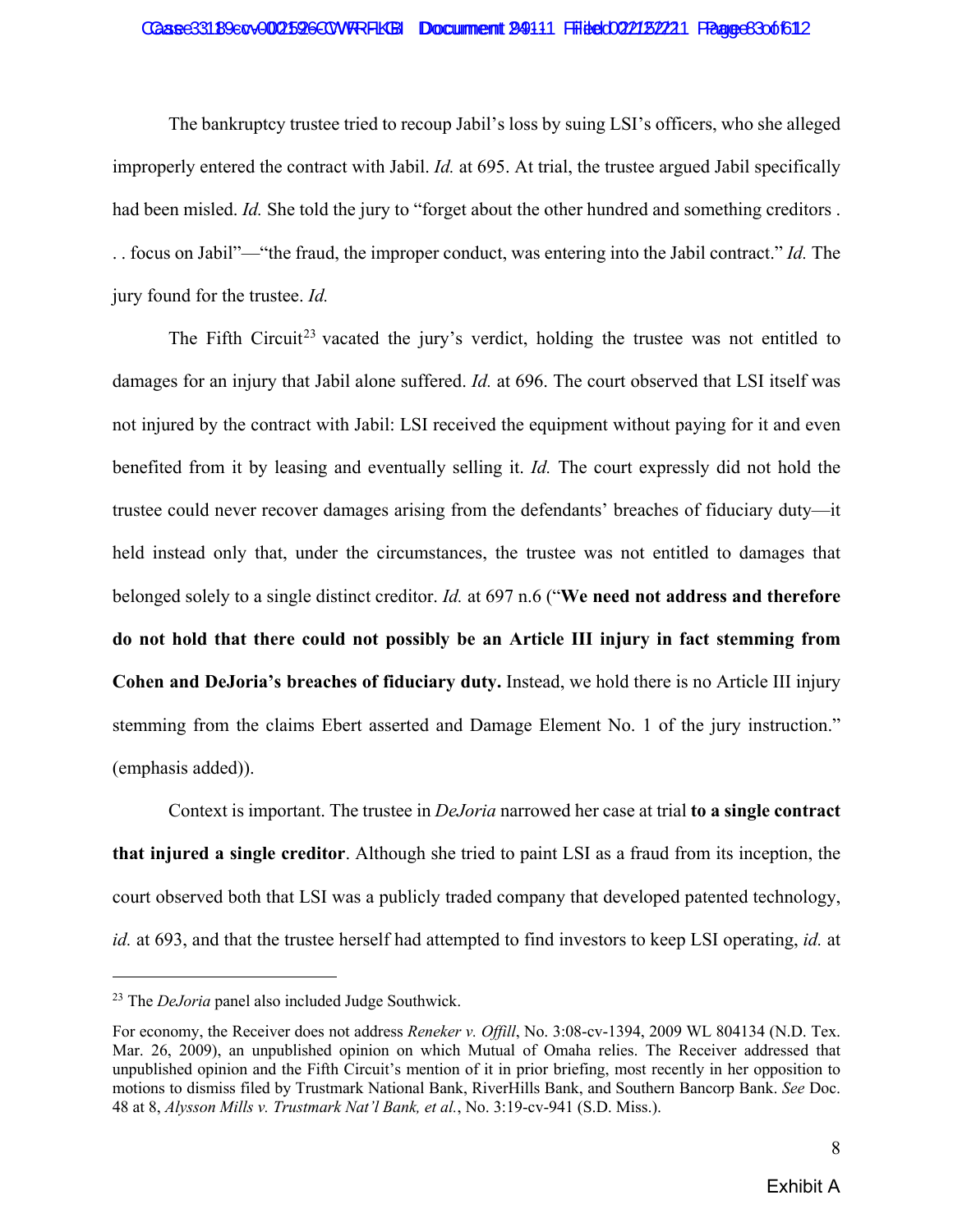#### Case33189evv002526COVFRFLKB Document 24111 Ffiled022132221 FRagee94of612

694. **LSI was not a Ponzi scheme***.* In a Ponzi scheme case, the underlying business is a fraud from its inception. The Ponzi scheme's perpetrators misuse the underlying business entity to perpetrate **one singular fraudulent scheme** that injures the entity and investors in the same way. The entity and investors both seek recovery to address the same harms sustained by the same conduct. The fact that investors were injured does not mean that the entity was not. This is why, in Ponzi scheme cases, it is often said that investors' injuries are "redundant," *see Lloyds*, 927 F.3d at 844, 850 (Stanford investors' claims were "redundant"), or "derivative," *see id.* at 847–48 (Stanford employees' claims, by contrast, were "non-derivative"), or "duplicative," *see id.* at 844; *Zacarias*, 945 F.3d at 896 (investors' lawsuits would result in "duplicative litigation"), of the entity's.

The fact that LSI's trustee lacked standing in *DeJoria* does not mean the Receiver lacks standing here. The injury in *DeJoria*, arising from a single contract, was unique to Jabil—so much so that the trustee told the jury to "forget about the other hundred and something creditors," *DeJoria*, 922 F.3d at 695—and actually benefited LSI, which not only applied the money it owed Jabil to other, arguably legitimate, purposes but also profited from the lease and sale of Jabil's equipment. By contrast, the injury here is not unique to any one party; the fraudulent scheme injured Madison Timber and investors in the exact same way. The fact that investors were injured does not mean that Madison Timber was not.

Defendants are simply wrong to contend that the Receiver, standing in the shoes of Madison Timber, has no injury-in-fact. *DeJoria* is not dispositive of the Receiver's claims; it is a different case altogether.

#### *Lloyds*

Shortly after it decided *DeJoria*, the Fifth Circuit addressed a receiver's standing in a Ponzi scheme case.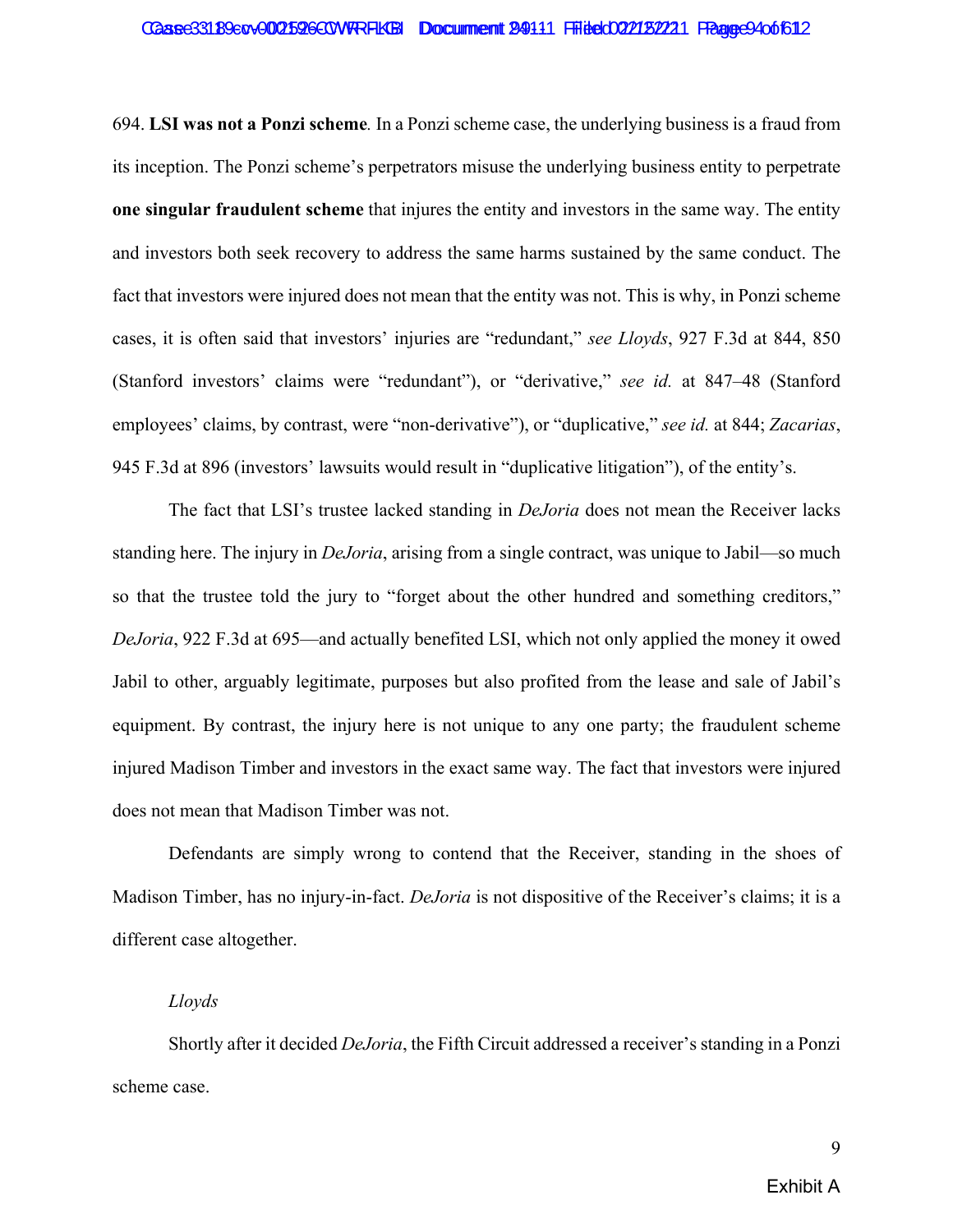#### Case 3:18-cv-002526-CWR-EKB Document 9941-1 File to 02/2/2/21 Page 45 of 612

In *Lloyds*, the Stanford receiver, Stanford's employees, and certain of Stanford's investors all claimed rights to proceeds from insurance policies issued by Stanford's insurers. The Stanford receiver purported to have settled the claims of all interested parties, and after he obtained a bar order from the district court. The employees and investors objected to the bar order on the basis that the Stanford receiver lacked standing to settle their claims. The Fifth Circuit agreed that the Stanford receiver lacked standing to settle employees' claims because those claims were "independent, non-derivative" of the receiver's claims. *Lloyds*, 927 F.3d at 843. But it rejected the notion that the Stanford receiver lacked standing to settle investors' claims: investors' claims were merely "redundant" of the receiver's own claims, and "here, the Receiver had standing to pursue *its own claims.*" *Id.* at 850 (emphasis in original).

Defendants<sup>24</sup> cite *Lloyds* for the proposition that "[l]ike a trustee in bankruptcy . . . , an equity receiver may sue only to redress injuries to the entity in receivership[.]" That proposition is not new. For completeness's sake, the actual language from the Fifth Circuit's opinion is as follows:

[As] to the Receiver's standing: "[l]ike a trustee in bankruptcy or for that matter the plaintiff in a derivative suit, *an equity receiver may sue only to redress injuries to the entity in receivership*, corresponding to the debtor in bankruptcy and the corporation of which the plaintiffs are shareholders in the derivative suit."

*Lloyds*, 927 F.3d at 841 (quoting *Scholes v. Lehmann*, 56 F.3d 750, 753 (7th Cir. 1995)).

Defendants misuse *Lloyds* to suggest an either/or proposition: either investors are injured, or the entity in receivership is injured, but never both.<sup>25</sup> That proposition is false. The fact that investors are injured does not mean the entity in receivership is not. The fact that investors were

<sup>24</sup> See Jason Cowgill's argument at Doc. 81 at 6 (citing *Lloyds*) and Mutual of Omaha's argument at Doc. 93 at 5 (citing *Lloyds*).

<sup>&</sup>lt;sup>25</sup> See, e.g., Jason Cowgill's argument at Doc. 81 at 6 (contending "[t]he Fifth Circuit has clarified that a federal-court-appointed equity receiver lacks standing to sue for creditors' injuries").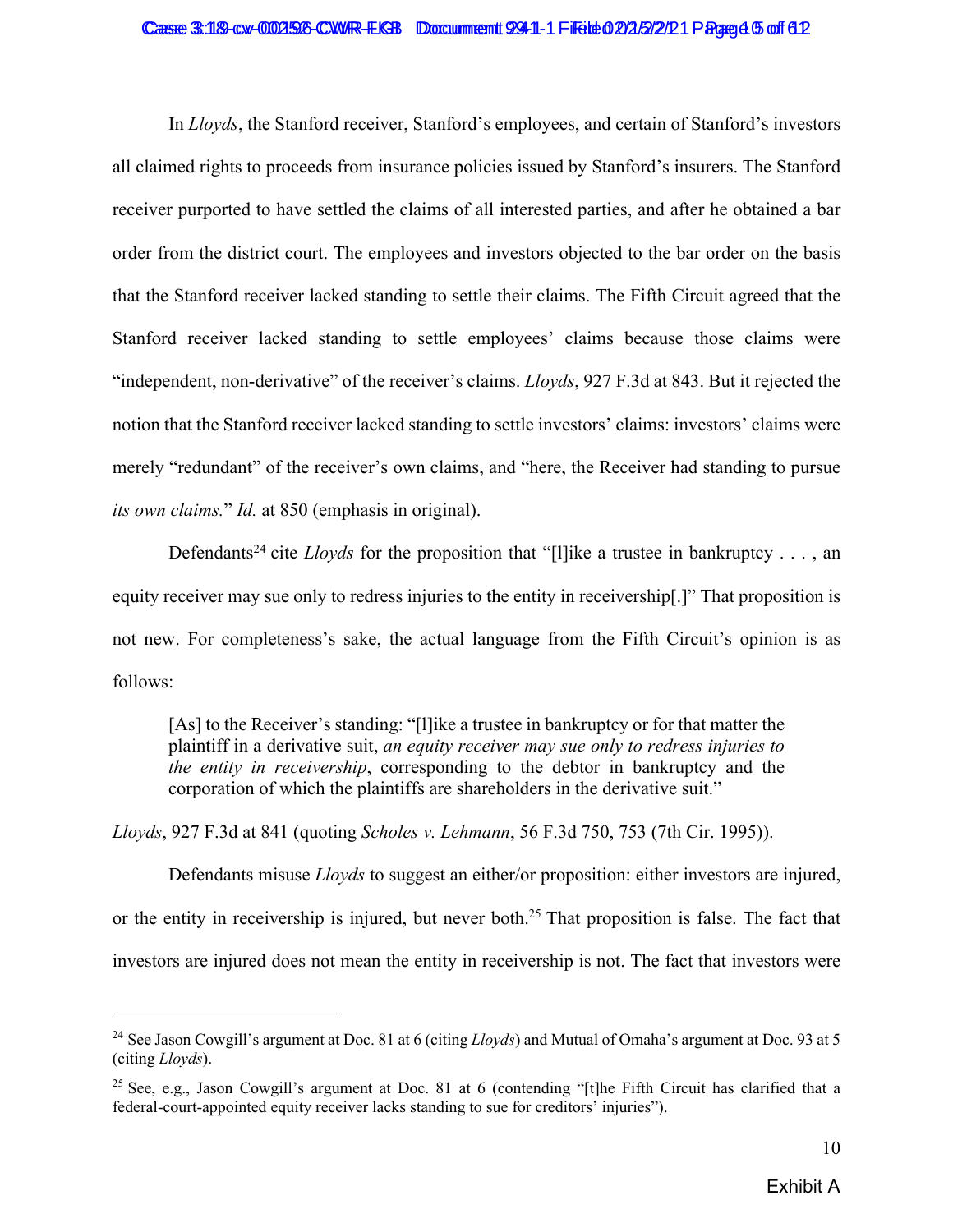#### Case 3:18-cv-002526-CWR-EKB Document 9941-1 File to 02/2/2/21 Page 4 6 of 612

injured here does not mean the Receiver may not sue Defendants to redress injuries to Madison Timber.<sup>26</sup> The question is simply whether the entity in receivership was injured—and here it was: Madison Timber was a fraud from its inception. Lamar Adams misused Madison Timber to perpetrate a Ponzi scheme and Defendants assisted him. An entity in receivership often alleges claims that overlap with claims of investors, as *Lloyds* itself illustrates. Applying *Lloyds*, the Receiver alleges injuries-in-fact.

### *Zacarias*

Shortly after it decided *Lloyds*, the Fifth Circuit addressed the Stanford receiver's standing again in *Zacarias*. The court affirmed the Stanford receiver's standing to allege, and therefore the district court's subject matter jurisdiction to decide, the very same type of claims the Receiver alleges here.

The Stanford receiver had sued two of Stanford's insurance brokers for their participation in the Stanford Ponzi scheme. Relevant here, as summarized by the Fifth Circuit, the Stanford receiver alleged:

(1) that Willis and BMB knowingly or recklessly aided, abetted, or participated in the Stanford directors' and officers' breaches of fiduciary duties towards the receivership entities, *resulting in exponentially increased liabilities and the misappropriation of billions of dollars*;

(2) that Willis and BMB violated their duty of care towards the receivership entities by enabling and participating in the Stanford directors' and officers' Ponzi scheme, *resulting in exponentially increased liabilities and the misappropriation of billions of dollars*;

\* \* \*

<sup>&</sup>lt;sup>26</sup> *Scholes*, 56 F.3d at 755 ("We add that if in place of the receiver's actions the investors had brought a class action against the present defendants, or had sued them individually, the defendants would no doubt be arguing that the action was improper because the injury was to the corporations and only derivatively to investors in the corporations.").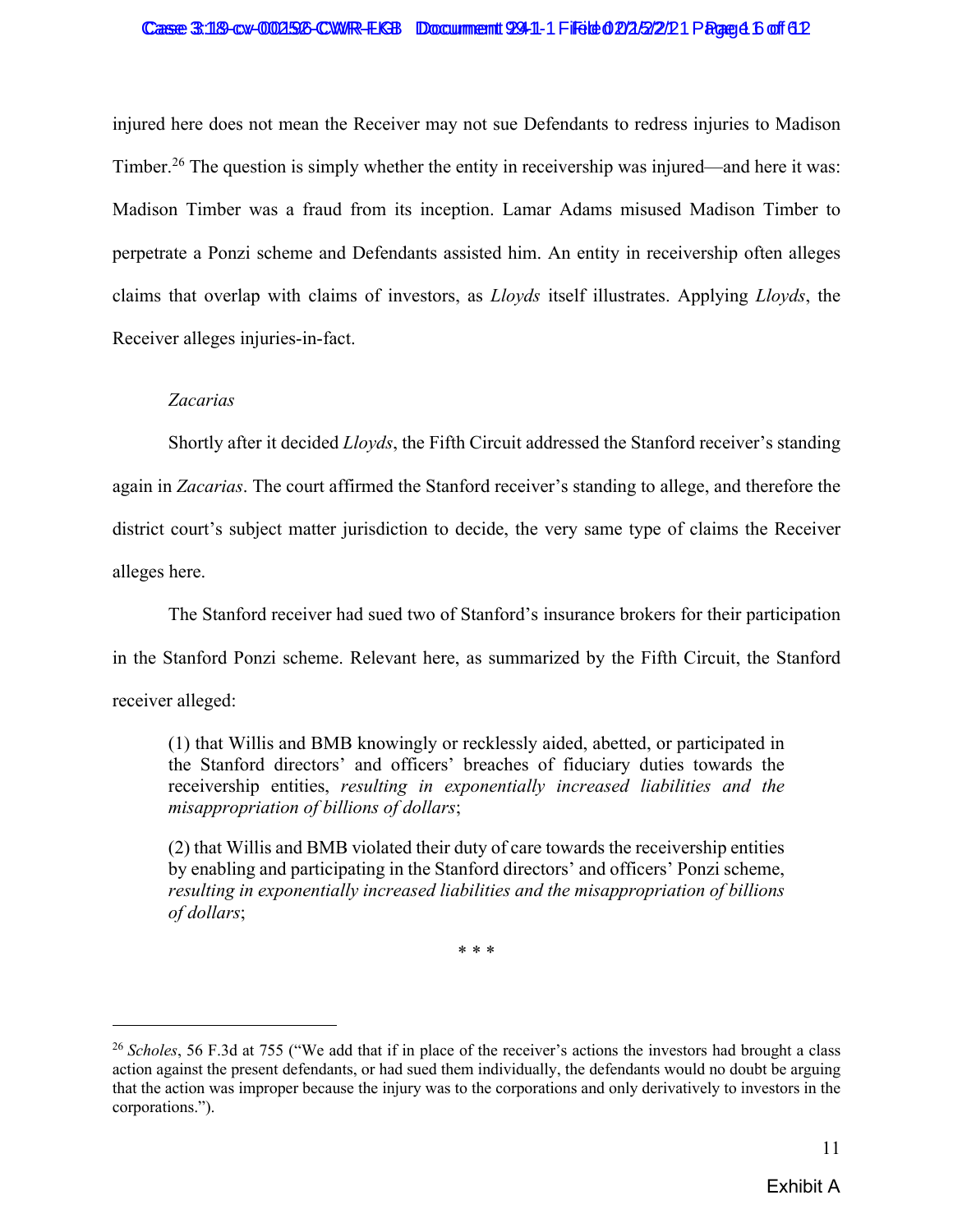[and] (5) that Willis and BMB breached their duties of care to the receivership entities in their hiring, supervision, and retention of employees who issued comfort letters in furtherance of the Stanford Ponzi scheme, *causing exponentially increased liabilities and the misappropriation of billions of dollars*[.]

*Zacarias*, 945 F.3d at 893 (emphasis added).

The Stanford receiver and the defendants entered a settlement whereby the defendants would pay the receiver \$132.85 million in exchange for the Stanford receiver's obtaining from the district court an order that barred any actions against the defendants arising from the Stanford Ponzi scheme. *Id.* at 893–94. A group of investors objected to the bar order because it extinguished claims against the same defendants that the investors had filed in state court. *Id.* at 894–95. The district court entered the bar order over the investors' objections.

On appeal, the investors argued the district court lacked subject matter jurisdiction to bar

claims not before it. The Fifth Circuit rejected that argument, observing:

It is necessarily the case that where a district court appoints a receiver to coordinate interests in a troubled entity, that entity's investors will have hypothetical claims they could independently bring but for the receivership: the receivership exists precisely to gather such interests in the service of equity and aggregate recovery.

*Id.* at 899. It is only through the receivership, the court explained, that a recovery can be equitably

distributed:

Exercising their jurisdiction under the securities laws, federal district courts can utilize a receivership where a troubled entity, bedeviled by their violation, will be unable to satisfy all of its liabilities to similarly situated investors in its securities. Without a receiver, investors encounter a collective-action problem: each has the incentive to bring its own claims against the entity, hoping for full recovery; but if all investors take this course of action, latecomers will be left empty-handed. A disorderly race to the courthouse ensues, resulting in inefficiency as assets are dissipated in piecemeal and duplicative litigation. The results are also potentially iniquitous, with vastly divergent results for similarly situated investors.

\*\*\*

The receiver, standing in the shoes of the injured corporations, is entitled to pursue the corporation's claims "for the benefit not of [the wrongdoers] but of innocent investors." The receiver is therefore allowed to curb investors' individual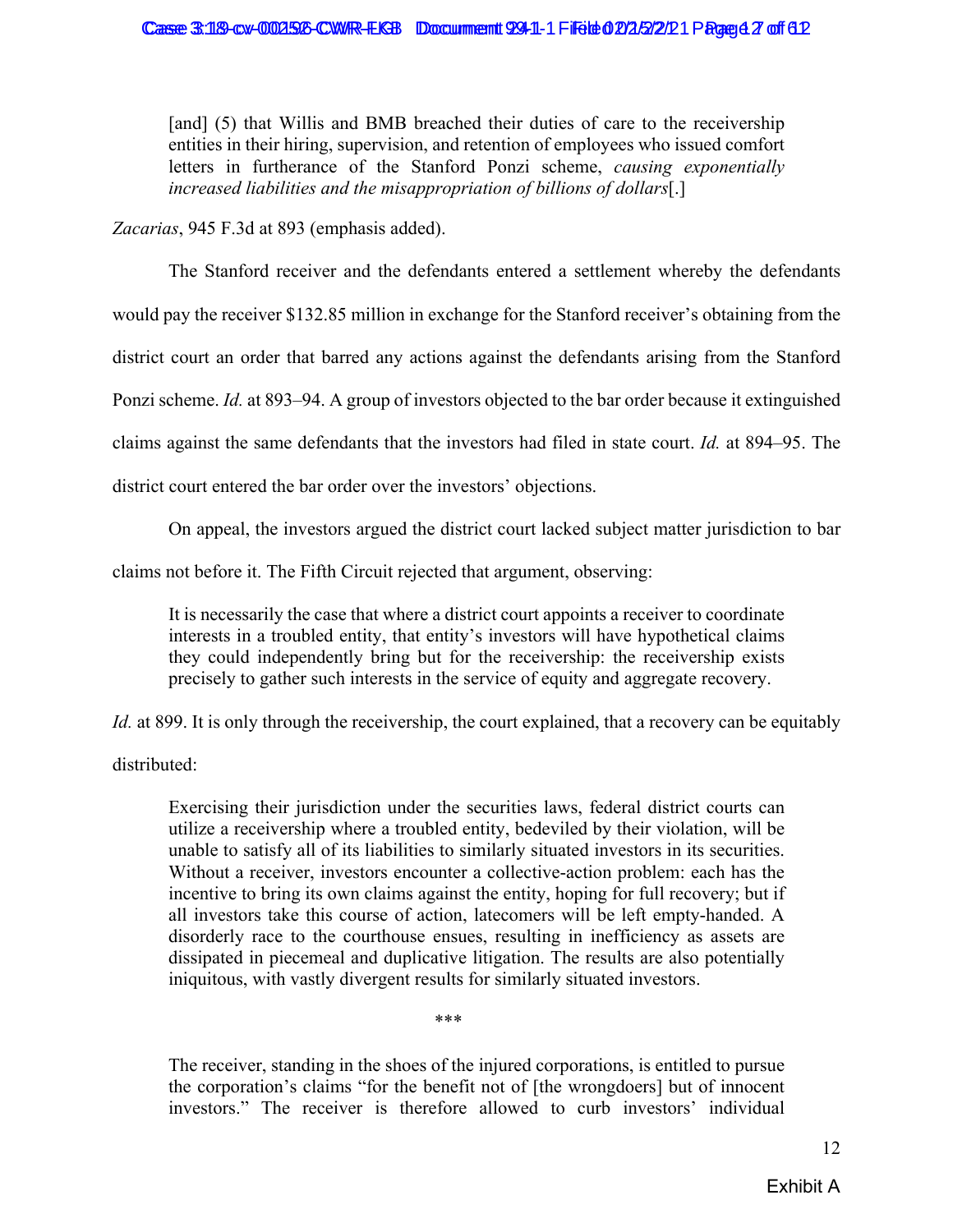advantage-seeking in order to reach settlements for the aggregate benefit of investors under the court's supervision. *As directed by the court, a receiver may systematically use ancillary litigation against third-party defendants to gather the entity's assets*. Once gathered, these assets are distributed through a court-supervised administrative process.

*Id.* at 896–97 (emphasis added).

The court next explained that the district court had subject matter jurisdiction to bar the

investors' claims as part of the Stanford receiver's settlement with the defendants because the

investors' claims are derivative of the Stanford receiver's claims, **for which the Stanford** 

**receiver unquestionably had standing**. Relevant here, the Stanford receiver, like the Receiver in

this case, alleged injuries only "to the Stanford entities, including the unsustainable liabilities

inflicted by the Ponzi scheme":

The case at hand is one of several ancillary suits under the primary SEC action to enforce the federal securities laws against Robert Allen Stanford and his Ponzi-scheme co-conspirators. *There is no dispute that the receiver and Investors' Committee had standing to bring their claims against Willis and BMB. They bring only the claims of the Stanford entities—not of their investors—alleging injury to the Stanford entities, including the unsustainable liabilities inflicted by the Ponzi scheme.* The receiver and Investors' Committee "allege that Defendants' participation in a fraudulent marketing scheme increased the sale of Stanford's CDs, ultimately resulting in greater liability for the Receivership Estate," and that defendants "harmed the Stanford Entities' ability to repay their investors." The receiver and Investors' Committee sought to recover for the Stanford entities' Ponzi-scheme harms, monies the receiver will distribute to investor-claimants. *The district court had subject matter jurisdiction over these claims.*

*Id.* at 899–900 (emphasis added).

In short, a receiver has standing in a Ponzi scheme case to recover damages from defendants whose acts contributed to the debts of the receivership estate, including from the increase in "unsustainable liabilities inflicted by the Ponzi scheme."

Even Judge Willett, who dissented in *Zacarias*, agreed that the Stanford receiver had standing to sue the insurance brokers in question for their failure "to thwart the Ponzi scheme" by,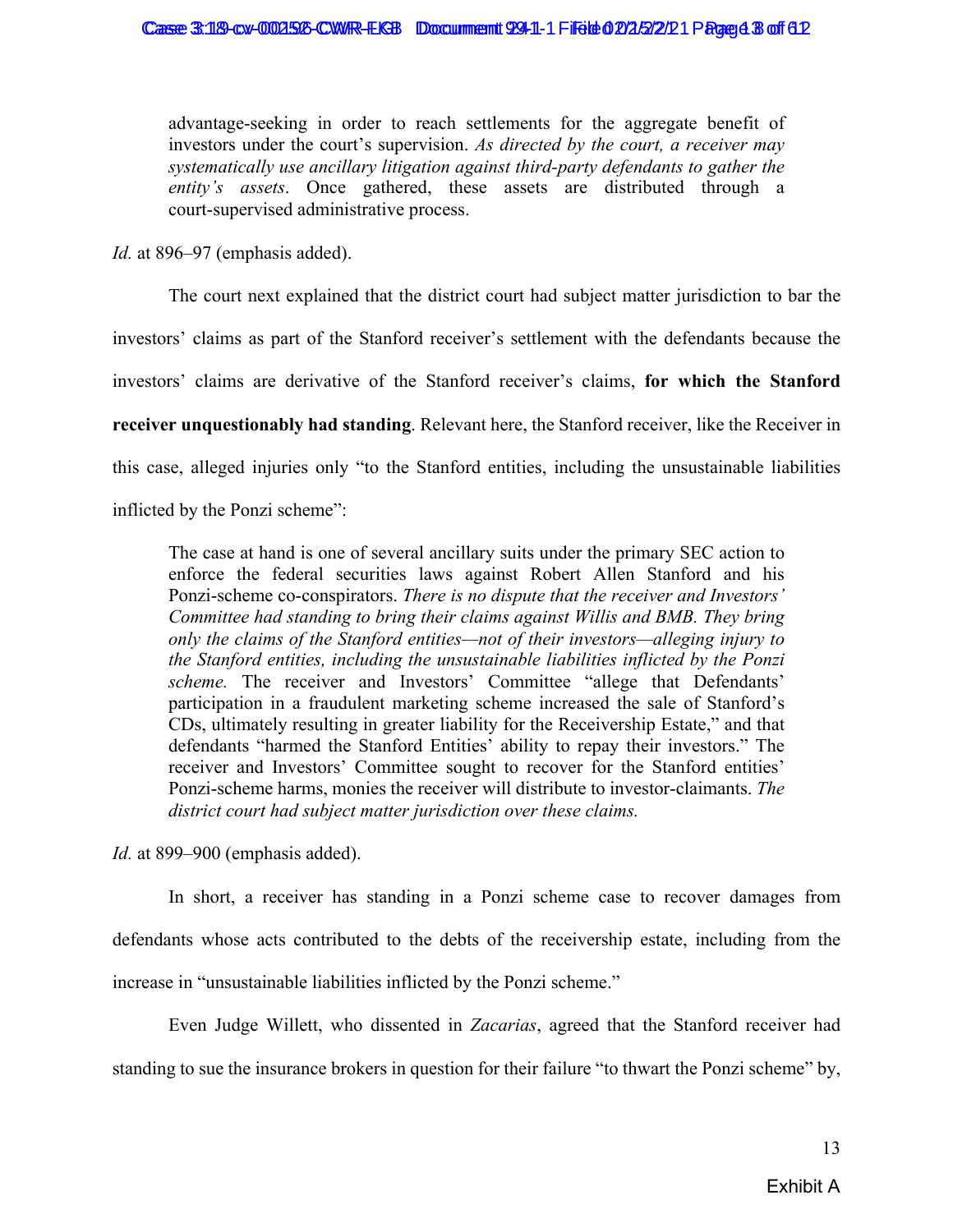#### Case 3:18-cv-002526-CWR-EKB Document 9941-1 File to 2/2/2/2/21 Page 44 of 612

for example, "turn[ing] a blind eye to Stanford officers' misdeeds." *Zacarias*, 945 F.3d at 905. Judge Willett's dissent argued only that the Stanford receiver lacked standing to settle the objecting investors' claims, where their injuries were factually distinct. *Id.* ("[The insurance brokers] injured the Stanford entities by failing to thwart the Ponzi scheme. They turned a blind eye to Stanford officers' misdeeds—*inaction.* So the Receiver asserted breach of fiduciary duty and negligence claims against them. But [the insurance brokers] separately injured the Objectors. .  $\ldots$ ").

Applying *Zacarias* here, the Receiver, just like the Stanford receiver in *Zacarias*, has standing to sue third parties, including the defendants in each of her pending lawsuits, for the increase in "unsustainable liabilities inflicted by the Ponzi scheme."

*Zacarias* thus undercuts not only defendants' arguments that the Receiver lacks standing but Defendant BankPlus's related argument that the Receiver cannot recover for "increases in the Receivership Estate's 'liabilities'" to investors.27 BankPlus invokes bankruptcy case law in an attempt to apply Delaware state law to dismiss the Receiver's complaint on the premise that the Receiver's "theory of damages" is for "deepening insolvency," a concept that BankPlus says has been "widely criticized" by bankruptcy courts.<sup>28</sup>

This Court need not master the "law of subordination"<sup>29</sup> or any number of attendant bankruptcy principles to dispose of BankPlus's argument. Deepening insolvency presumes a legitimate and viable corporation whose life has been fraudulently prolonged. *Official Comm. of Unsecured Creditors v. R.F. Lafferty & Co.*, 267 F.3d 340, 351 (3d Cir. 2001) ("the fraudulent prolongation of its life past solvency"). Deepening insolvency does not presume a Ponzi scheme.

 $27$  Doc. 78 at 39.

<sup>28</sup> Doc. 78 at 38–39.

 $29$  Doc. 78 at 38.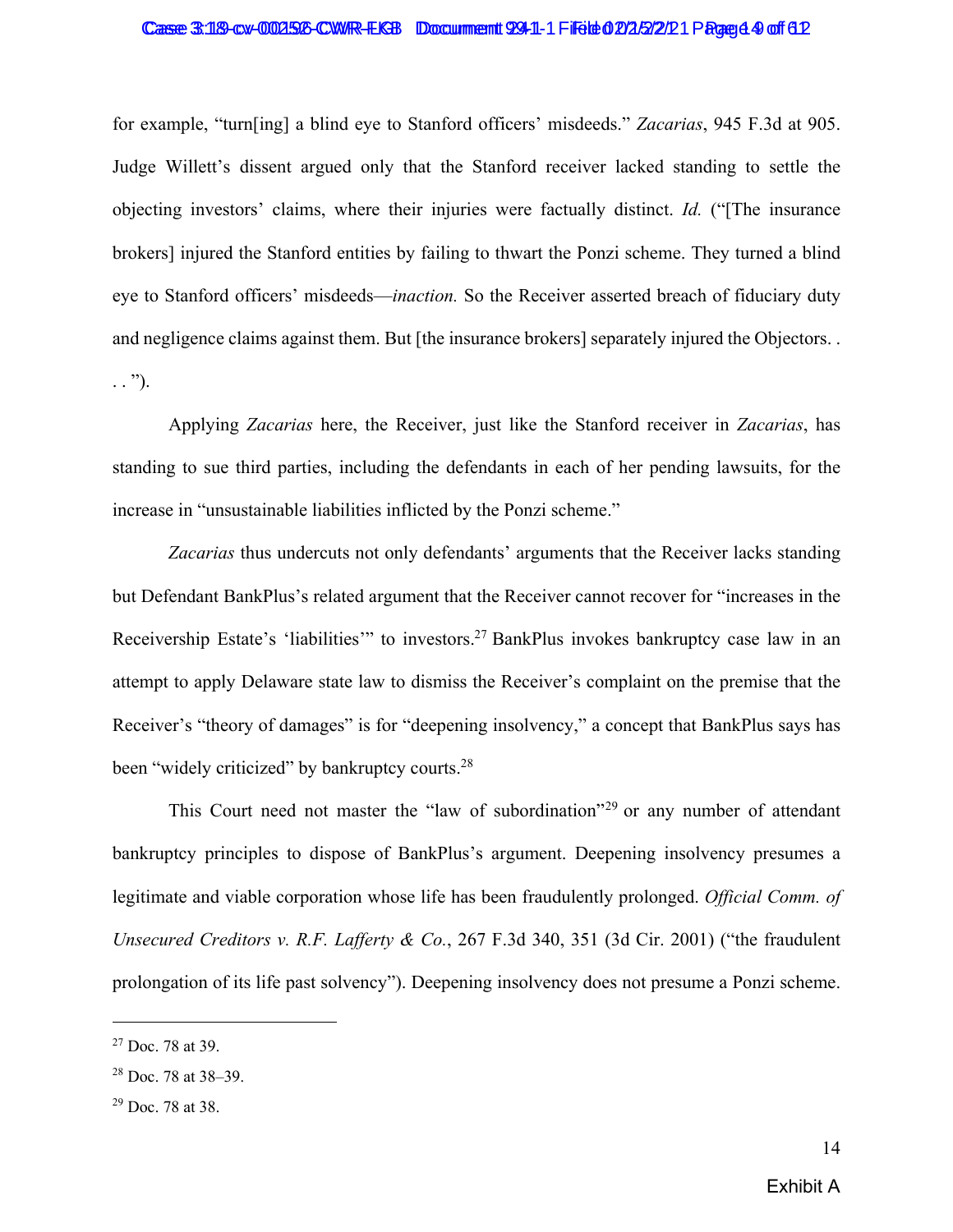#### Case33189evv002526COVFRFL'GH Document 24111 Ffiled 022132221 Fagge150ot 612

Madison Timber was never legitimate. The Receiver does not allege ordinary "diminution in value."<sup>30</sup> BankPlus has a lot to say about run-of-the-mill bankruptcy cases,  $31$  but for present purposes *Zacarias* is directly on point and dispels any doubt that a receiver **in a Ponzi scheme case** can recover for "increases in the Receivership Estate's 'liabilities'" to investors.<sup>32</sup>

#### *Rotstain*

If there remained any doubt after *Zacarias* that the Receiver has standing to sue defendants

to recover money for defrauded investors, *Rotstain* removed it.

The pertinent facts are as follows: The Stanford receiver assigned certain rights to sue to a

committee named OSIC. In turn OSIC sued a handful of third-party banks (including, incidentally,

Trustmark bank) to recover money for the Stanford receivership estate. A group of investors tried

to intervene and, after the district court denied their motion, appealed. The Fifth Circuit affirmed,

determining that OSIC already adequately represented the investors' interests.

<sup>30</sup> Doc. 78 at 38–39.

<sup>31</sup> In each of the cases on which BankPlus relies a once-solvent entity suffered a loss in value. *See In re SI Restructuring, Inc.*, 532 F.3d 355, 362 (5th Cir. 2008) (plaintiff argued that "the value of the company deteriorated as a result of [a] loan transaction, thus decreasing the amount of funds available for the creditors"); *In re VarTec Telecom, Inc.*, 335 B.R. 631, 645 (Bankr. N.D. Tex. 2005) (defendant loaned money to an entity, allegedly allowing entity "to go deeper into the zone of insolvency, to become more insolvent, or to exist past the point of insolvency"); *In re Hallwood Energy, L.P.*, No. 10-03263, slip op. at 20 (Bankr. N.D. Tex. Nov. 18, 2013) (a bankrupt entity argued its "value was substantially diminished" as a result of its attorney's breaches).

<sup>32</sup> *See also, e.g.*, *Rotstain v. Trustmark National Bank*, No. 3:09-cv-2384, 2015 WL 13034513, \*9 (N.D. Tex. Apr. 21, 2015) ("[T]he Receiver has standing to assert tort claims based on the harm to the Receivership Estate's ability to repay its creditors."); *Janvey v. Willis of Colorado Inc.*, No. 3:13-cv-3980, 2014 WL 12670763, at \*4 (N.D. Tex. Dec. 5, 2014), amended for other reasons sub nom. *Official Stanford Inv'rs Comm. v. Willis of Colorado, Inc.*, No. 3:13-cv-3980, 2015 WL 13742125 (N.D. Tex. Feb. 4, 2015) (allegations that "Defendants knowingly contributed to the growth and success of the scheme, thereby increasing the Receivership Estate's liability to its creditors" are, "[f]or the purposes of standing, ... enough to state an injury to the Receivership Estate . . . ."); *Official Stanford Inv'rs Comm. v. Greenberg Traurig, LLP*, No. 3:12-cv-4641, 2014 WL 12572881, at \*6 (N.D. Tex. Dec. 17, 2014) ("This Court has held that the Receiver may assert tort claims against third parties based on allegations that the third parties' torts contributed to the liabilities of the Receivership Estate."); *Janvey v. Adams & Reese*, LLP, No. 3:12-cv-0495, 2013 WL 12320921, at \*4 (N.D. Tex. Sept. 11, 2013) ("[B]ecause the Lawyer Defendants and the Director Defendants did not stop Stanford from controlling his entities to perpetuate his fraud and use Stanford Entities funds for his own lavish lifestyle, money was improperly diverted from the entities, causing injury to those entities. This harmed the Stanford Entities' ability to repay their creditor-investors.").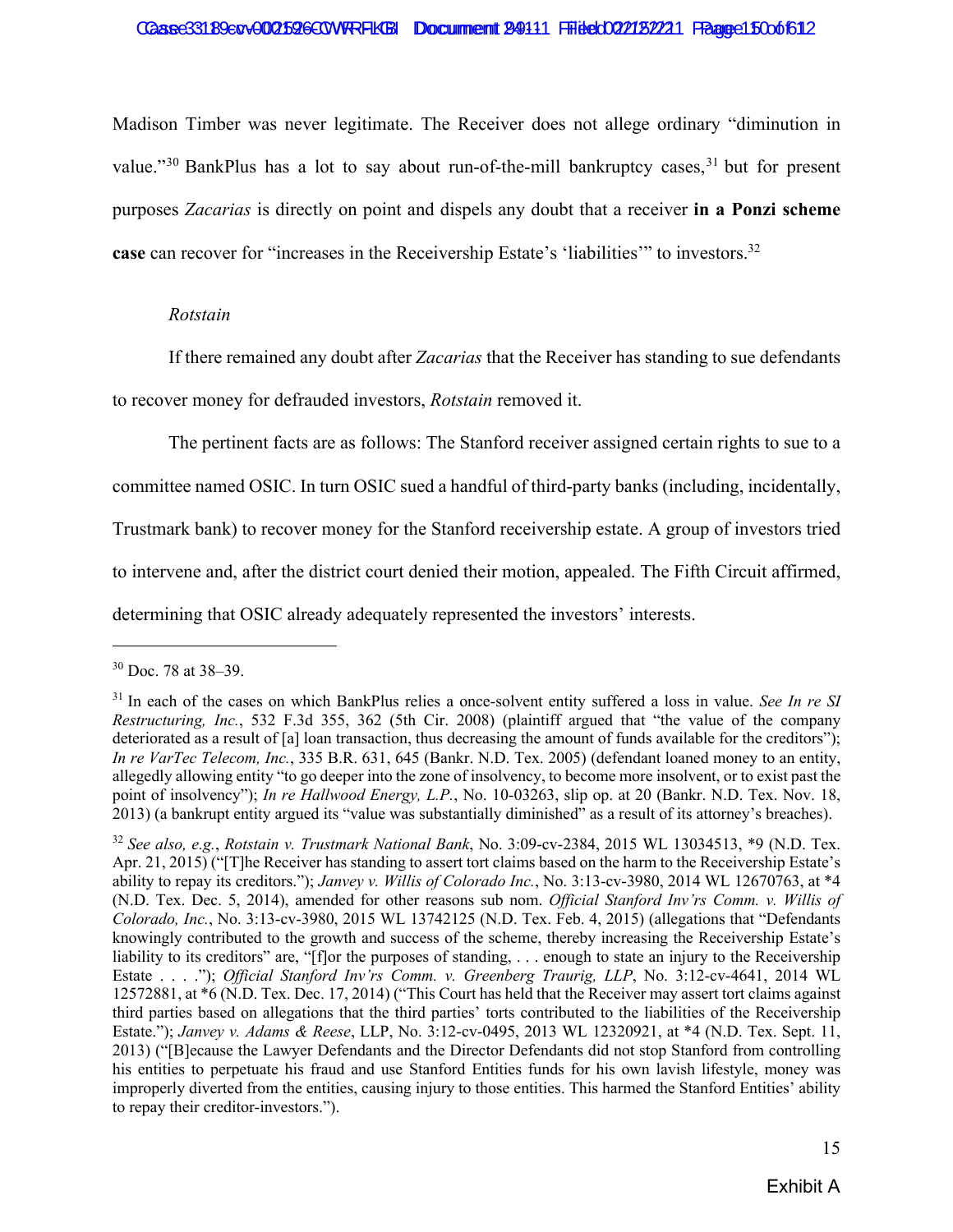Relevant here, the Fifth Circuit asked, in the first instance, whether OSIC had standing to

assert claims the investors sought to assert. To answer that question, the court referred to its recent

opinions in *Lloyds* and *Zacarias* and concluded that OSIC had standing **because the Stanford** 

**receiver had standing**. Relying primarily on *Zacarias*, the court explained:

OSIC seeks recovery for injury to the Stanford entities in the form of the entities' additional liability to investors due to Defendants' conduct. [Investors] seek recovery for the same injury. If the Stanford entities had suffered no injury, the investors would have no claims.

The claims here are more like the claims in *Zacarias* than *Lloyds*. As in *Zacarias*, the Defendants here are alleged to be participants in the Ponzi scheme, even if unknowing ones, and the investors' claims are based on conduct in furtherance of that scheme. . . . We are bound by *Zacarias* to hold that OSIC, as assignee of the receiver, has standing to bring the claims.

. . . Our holding is based on our conclusion in *Zacarias* that the claims the investors sought to bring were derivative of and dependent on the receiver's claims. Because the claims were derivative and dependent, the receiver was authorized to bring them and to settle them.

*Rotstain*, 2021 WL 359989 at \*7.

*Rotstain* finally puts to bed any argument by any defendant in any of the Receiver's pending lawsuits that *Zacarias* does not speak to these cases. Defendant Trustmark previously argued *Zacarias* "absolutely did not hold that 'increased liabilities' constitute an injury in fact under Article III."<sup>33</sup> More recently, defendant UPS argued "the Fifth Circuit did not even address standing in *Zacarias*."34 *Rotstain* makes clear that *Zacarias* means exactly what the Receiver has said it means: the Receiver has standing—including, specifically, standing to sue to "recover[] for

<sup>33</sup> Doc. 40 at 35, *Alysson Mills vs. Trustmark, et al.*, No. 3:19-cv-00941 (S.D. Miss.).

<sup>34</sup> Doc. 139 at 14, *Alysson Mills vs. The UPS Store, Inc., et al.*, No. 3:19-cv-00364 (S.D. Miss.).